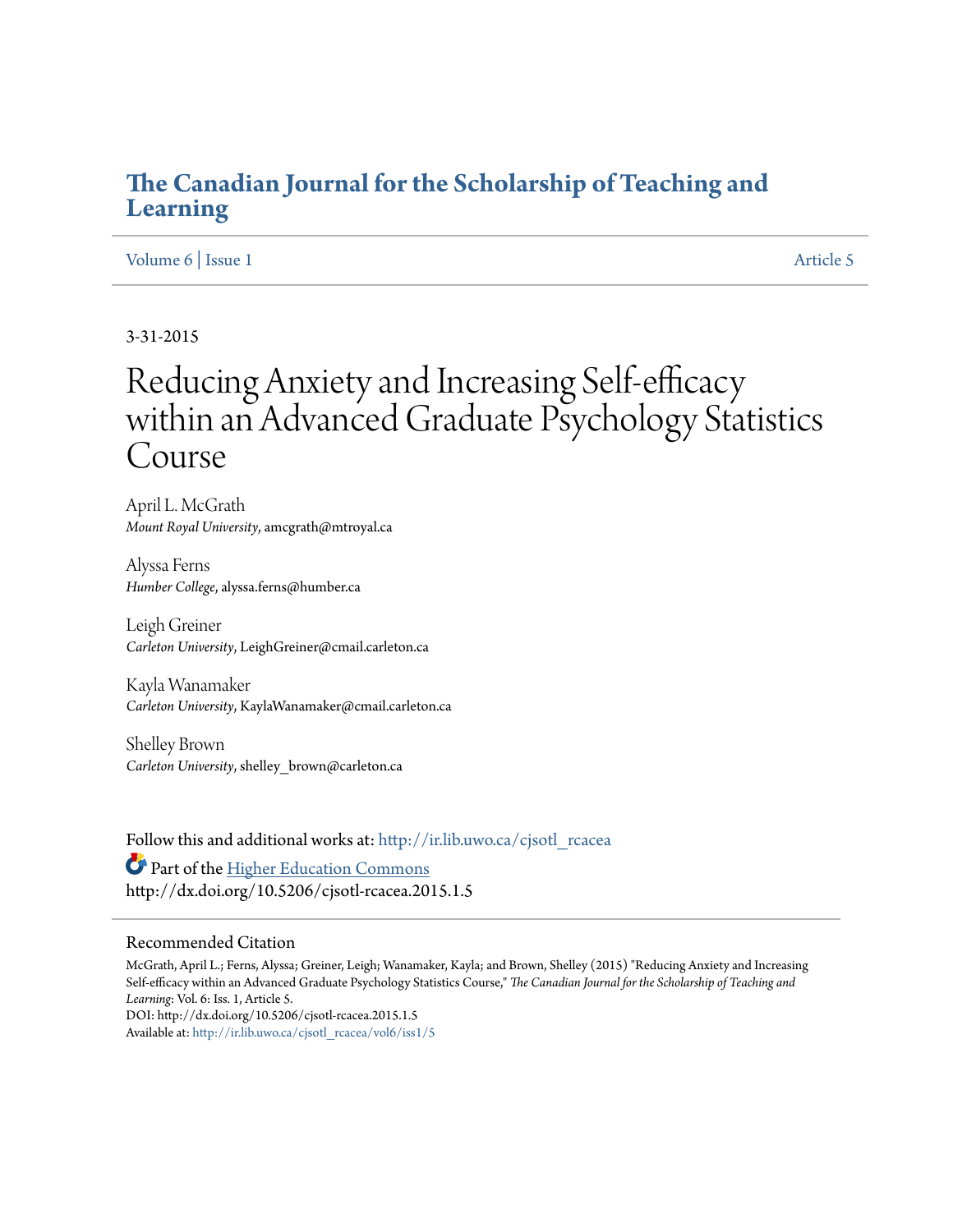## Reducing Anxiety and Increasing Self-efficacy within an Advanced Graduate Psychology Statistics Course

#### **Abstract**

In this study we assessed the usefulness of a multifaceted teaching framework in an advanced statistics course. We sought to expand on past findings by using this framework to assess changes in anxiety and self-efficacy, and we collected focus group data to ascertain whether students attribute such changes to a multifaceted teaching approach. Statistics anxiety significantly decreased and students' current statistics self-efficacy increased. Further, course performance was positively correlated with self-efficacy and a strong negative relationship between statistics anxiety and self-efficacy was documented. Focus group data suggested students appreciated aspects of this teaching framework and that they thought it served to reduce anxiety. In addition to this teaching framework, two instructional techniques were used to teach two specific statistical concepts. These techniques did not result in significant performance differences; however, students reported enjoying the activities and encouraged their use in future classes. Overall, this study suggests a multifaceted teaching framework may be useful in helping graduate students overcome anxiety and increase self-efficacy when completing an advanced statistics course. The research presented here adds to the growing literature concerning the importance of non-cognitive factors when teaching statistics. Limitations and directions for future research are discussed.

Dans cette étude, nous avons évalué l'utilité d'un cadre pédagogique à plusieurs facettes dans un cours de statistiques de niveau avancé. Nous avons cherché à accroître les résultats de nos recherches passées en utilisant ce cadre pour évaluer les changements en matière d'anxiété et d'auto-efficacité et nous avons recueilli des données de la part de groupes cibles pour vérifier si les étudiants attribuaient de tels changements à une approche pédagogique à plusieurs facettes. L'anxiété vis à vis des statistiques avait beaucoup diminué et l'auto efficacité actuelle des étudiants en matière de statistiques avait augmenté. De plus, le rendement des cours était lié de façon positive à l'auto efficacité et une forte relation négative a été documentée entre l'anxiété vis à vis des statistiques et l'auto efficacité. Les données recueillies des groupes cibles suggèrent que les étudiants ont apprécié les divers aspects de ce cadre pédagogique et qu'ils ont pensé que celui-ci permettait de réduire l'anxiété. Outre ce cadre pédagogique, deux techniques d'instruction ont été utilisées pour enseigner deux concepts de statistiques spécifiques. Ces techniques n'ont pas donné lieu à des différences significatives, toutefois les étudiants ont rapporté qu'ils avaient aimé les activités et qu'ils encourageaient leur emploi dans d'autres cours à l'avenir. En général, cette étude suggère qu'un cadre pédagogique à plusieurs facettes peut être utile pour aider les étudiants des cycles supérieurs à surmonter l'anxiété et à augmenter l'auto efficacité dans les cours de statistiques de niveau avancé. La recherche présentée ici s'ajoute à la documentation de plus en plus vaste qui existe déjà sur l'importance des facteurs non cognitifs dans l'enseignement des statistiques. L'article présente également une discussion sur les limites et les directions à suivre pour des recherches futures.

#### **Keywords**

statistics anxiety, statistics self-efficacy, teaching statistics, statistics education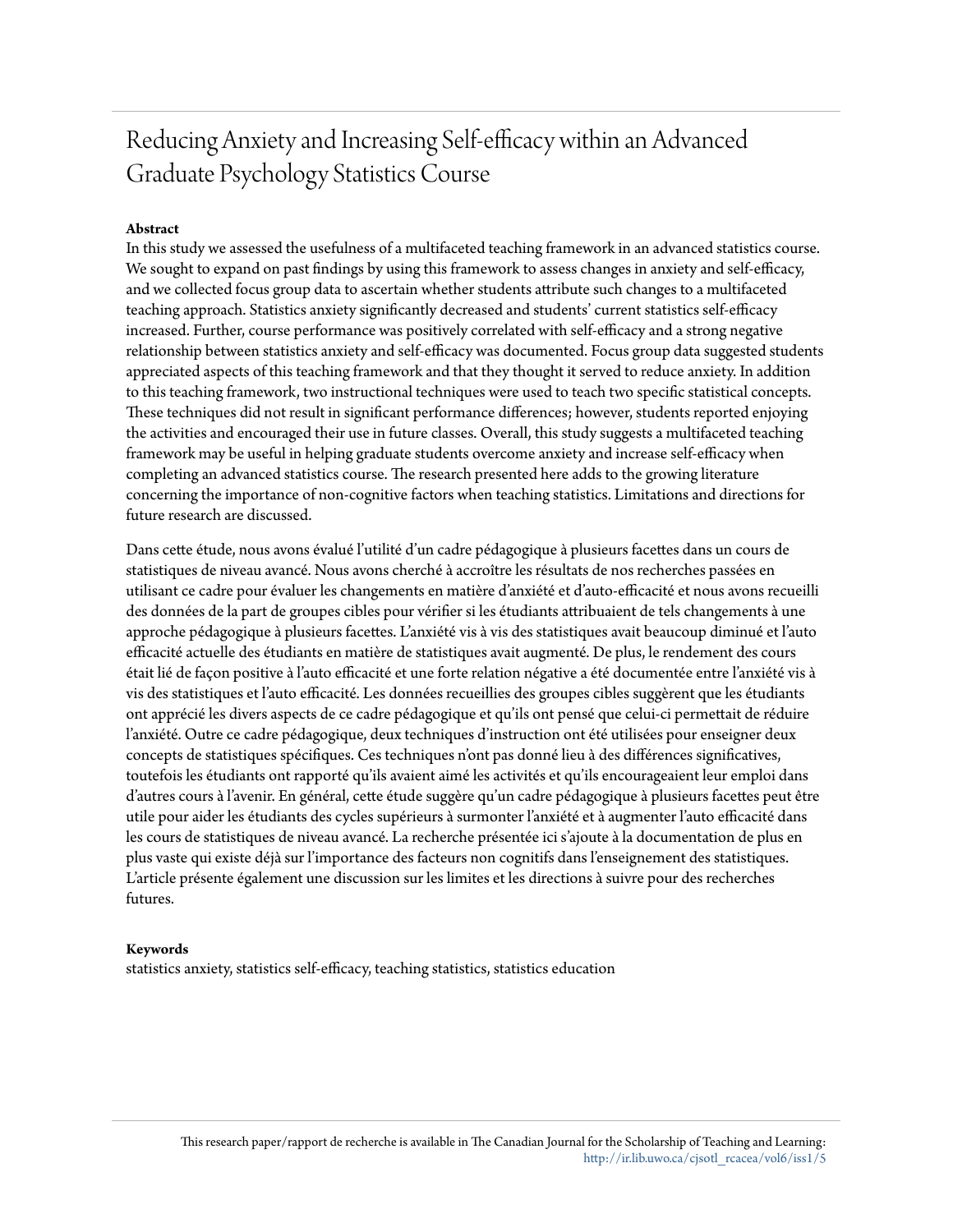Statistics courses are often among the key requirements for many graduate social science university programs. In fact, Onwuegbuzie and Wilson (2003) report that an increasing number of social science graduate students now have to take at least one statistics course as a program requirement. These courses help students learn the skills necessary to conduct their own research and to interpret and critically evaluate real-world concepts (Gal, 2002). Yet, statistics courses have also been found to be among the most anxiety-inducing for graduate students and nonmath-oriented students (Zeidner, 1991). It is not unusual for some students to dread taking these courses or even delay their registration because of high levels of anxiety and stress (Onwuegbuzie, 1997, 2004). Students who have high levels of anxiety have also been found to rate their own statistical self-efficacy as low, which can impact one's ability to learn statistical concepts and excel in these courses (Finney & Schraw, 2003). Conners, Mccown, and Roskos-Ewoldsen (1998) have outlined four specific challenges that instructors of statistics face, one of which is the anxiety students bring into the course. Given the negative outcomes that such anxiety can produce, we implemented a course curriculum that we thought would target student anxiety while simultaneously increasing self-efficacy.

Pan and Tang (2004) explored the effectiveness of a multifaceted teaching framework at reducing the statistics anxiety of social science graduate students. The purpose of the current study was to further examine the effectiveness of this framework with a group of students taking an advanced statistics graduate course. The primary goal was to determine whether this teaching framework would reduce students' statistical anxiety and increase statistical self-efficacy; the previous work by Pan and Tang (2004) only focused on one dependent variable, anxiety, whereas, in addition to this variable, we also collected course performance and self-efficacy data. Importantly, we also conducted focus groups with students to determine if a multifaceted teaching framework serves to reduce anxiety because previous work relied on a single group pretest post-test design, which makes it difficult to interpret the reasons for observed reductions in anxiety (Pan & Tang, 2004). A secondary goal of this study was to explore the usefulness of two active-learning tasks that were used to teach two specific statistical concepts. Previous work on one of these tasks (the mixer developed by Segrist & Pawlow, 2007) focused on performance differences whereas the current study assessed changes in performance and anxiety. As such, the research presented here adds to the growing literature concerning the importance of noncognitive factors when teaching statistics. Before further outlining the teaching framework and the techniques used, a review of the relevant literature is provided.

#### **Statistics Anxiety**

Statistics anxiety has been defined as any anxiety that results when encountering statistics, irrespective of the type or complexity of the statistical analysis being carried out (Onwuegbuzie, Daros, & Ryan, 1997). It is defined by affective, cognitive, and physiological aspects such as worry, intrusive thoughts, mental disorganization, and tension when working with statistics (Zeidner, 1991). Onwuegbuzie and Wilson (2003) have found that up to 80% of post-secondary students appear to have bothersome levels of statistical anxiety when enrolled in a statistics course. Not surprisingly, the students who most often struggle with this anxiety are those enrolled in non-mathematics programs. These are also the students who likely have the least statistical experience and little interest in the topic. This type of anxiety does not only influence college and university students, but also those pursuing graduate degrees (Onwuegbuzie  $\&$  Daley, 1999). This is particularly concerning, as many of these students have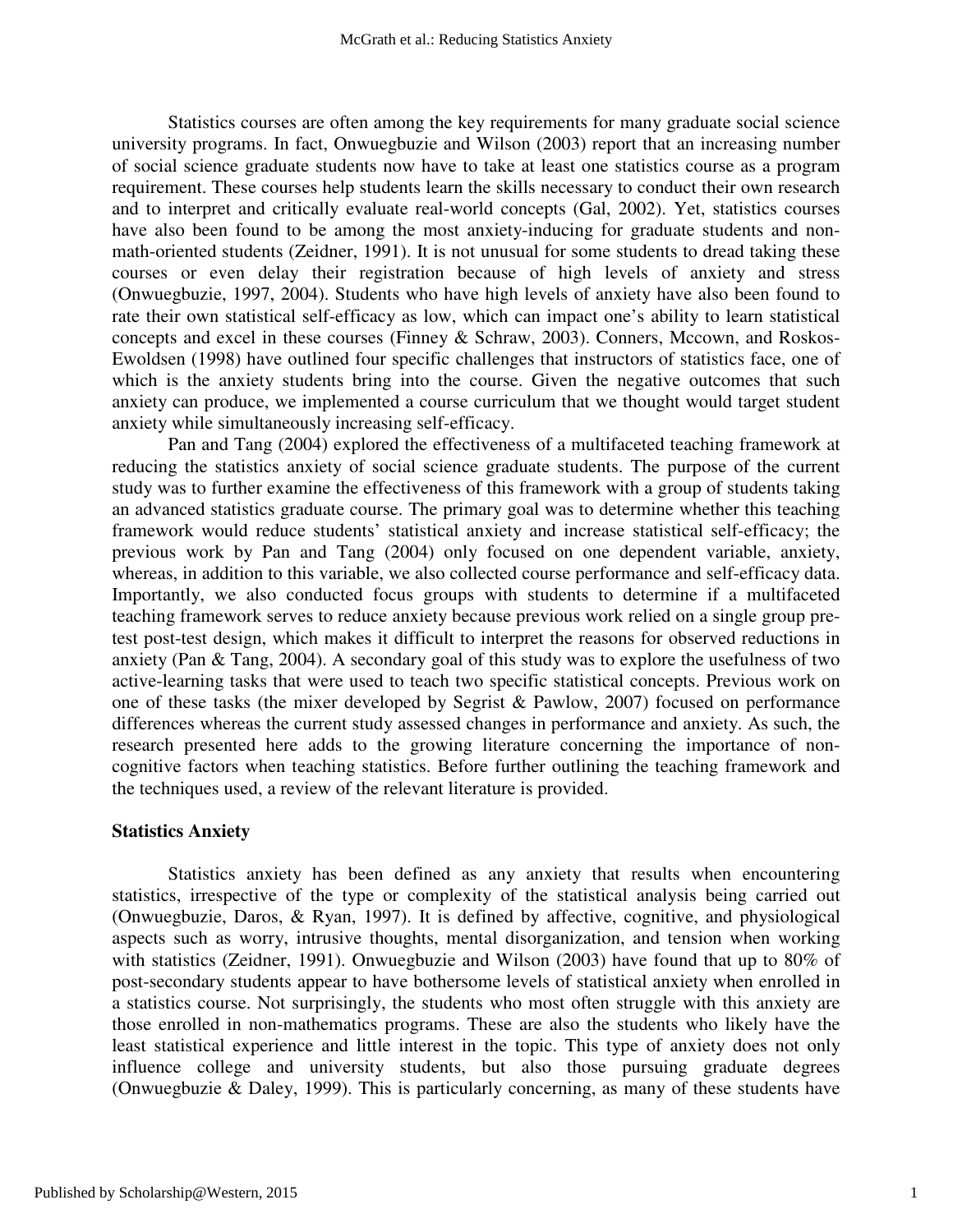large research projects (e.g., theses, dissertations), which likely require some type of statistical analysis or at least statistical comprehension.

Statistics anxiety is related to several negative consequences. For instance, it has been found to be negatively related to overall course performance (Lalonde & Gardner, 1993; Zeidner, 1991). This may ultimately influence a student's ability to attain a scholarship or pursue further courses in that area of study. Statistical anxiety also impacts a student's ability to learn important concepts that may be needed to carry out their own research projects. Also, students with such anxiety have been found to delay registering for required statistics courses until later in their degree, which may interfere with their progress or even contribute to a failure to complete their degree (Onwuegbuzie, 1997, 2004). The consequences of statistical anxiety have been recognized as such a serious concern that several scales have been created to measure anxiety and attitudes about statistics. The current study used a revised version of the Statistical Anxiety Rating Scale (STARS) to examine graduate students' statistical anxiety levels (Cruise & Wilkins, 1980).

### **Statistics Self-Efficacy**

A related concept to statistical anxiety is one's self-efficacy in statistics. One variable proposed to influence academic performance is self-efficacy (Lane, Hall, & Lane, 2004). Selfefficacy is defined as the levels of confidence individuals have in their ability to execute a course of action or attain specific performance outcomes (Bandura, 1977). Several researchers have found that self-efficacy is a good predictor of performance, effort, persistence, and future enrollment in courses within a specific domain (Choi, 2005; Pajares & Kranzler, 1995). Specifically, Devonport, Lane, Milton, & Williams (2003) examined the relationship between self-efficacy and coping ability when completing a dissertation. It was found that highly efficacious students tended to set attainable goals and seek out numerous resources to achieve their goals. Those students who were low in efficacy would delay starting the project and would not obtain the same resources. Therefore, one would hypothesize that students with high statistical self-efficacy would have the confidence and drive to tackle difficult concepts, while those low in efficacy may avoid the challenges that statistics courses pose.

While researchers have typically focused their work on mathematical self-efficacy (e.g., Pajares & Kranzler, 1995; Usher & Pajares, 2009), Finney and Schraw (2003) have recently begun exploring statistical self-efficacy. They conducted a study exploring changes in statistical self-efficacy and simultaneously validated two statistical self-efficacy scales. The Current Statistics Self-Efficacy (CSSE) scale measures "confidence in one's abilities to solve specific tasks related to statistics," whereas the Self-Efficacy to Learn Statistics (SELS) scale measures "confidence in one's ability to learn the skills necessary to solve specific tasks related to statistics" (p. 164). Results demonstrated that both instruments were reliable and were related to statistical performance. Specifically, students who had positive self-efficacy and positive attitudes towards statistics did better on specific statistics problems and overall in the course. Perhaps not surprisingly, it was also found that there was a moderate negative relationship between one's current statistical self-efficacy and statistical anxiety, whereby those with lower self-efficacy also had a higher rating of anxiety. A revised version of the CSSE was used in this study to document changes in self-efficacy with regards to statistics.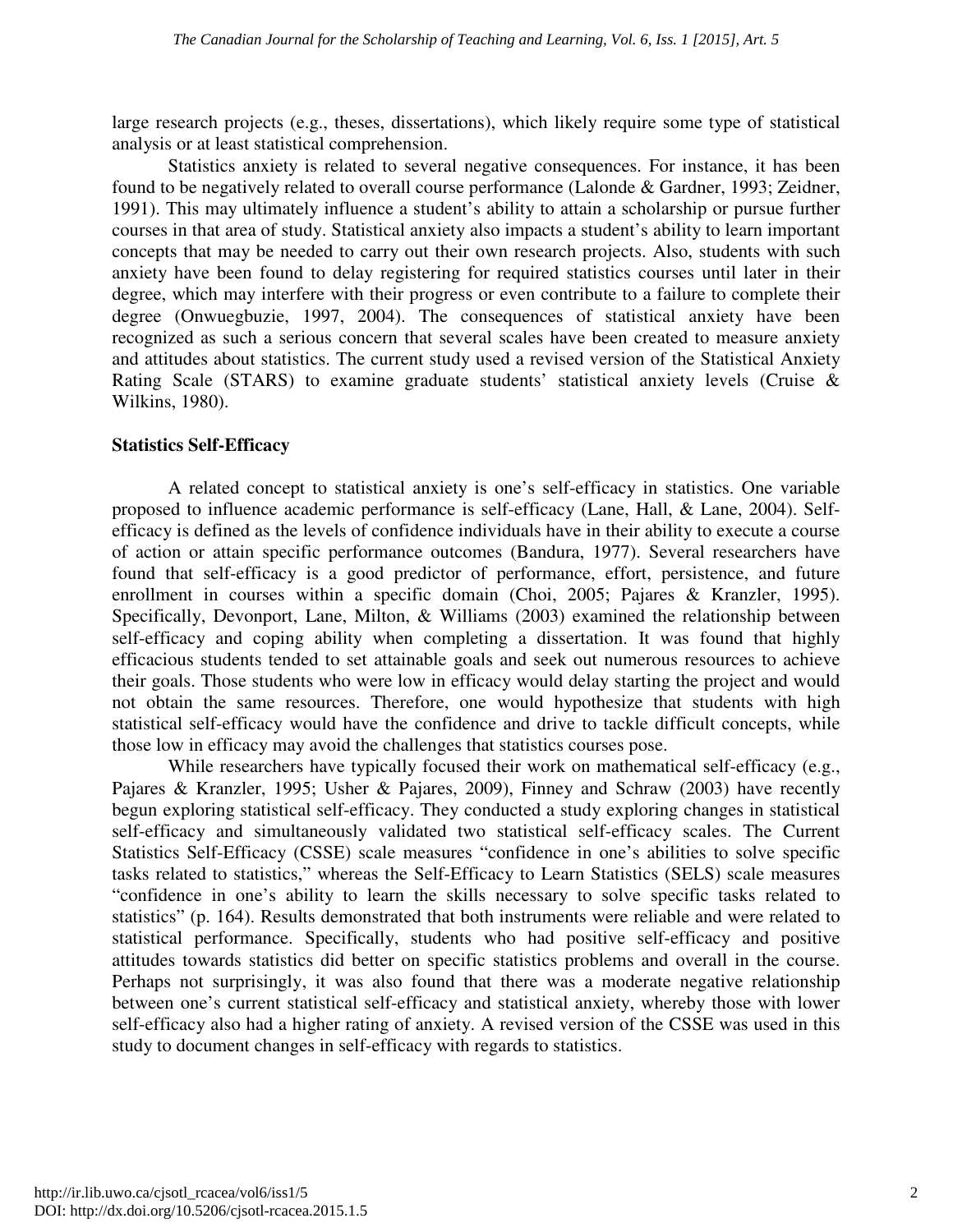#### **Techniques for Teaching Statistics**

Given the anxiety and self-efficacy struggles of many students when learning statistics, it can be quite a challenging topic for instructors to teach. This is likely also the case when teaching an advanced multivariate statistics course, as it was in the current study. A plethora of information exists for statistics educators, some of which is dedicated to techniques for teaching graduate students and research professionals (Zieffler, Garfield, Alt, Dupuis, Holleque, & Chang, 2008). Much of this research has focused on exploring the effectiveness of various pedagogical techniques used to improve the teaching and learning of statistics.

For instance, one technique involves the introduction of humour into the classroom as a strategy to enhance student engagement and learning (Neumann, Hood, & Neumann, 2009). Neumann, Hood, and Neumann (2009) found humour to be effective for students who held previous negative attitudes towards statistics, but for those who already were motivated and engaged in statistics, the humour was seen as distracting and irrelevant at times. However, other researchers have found that making statistics fun, through humour, cartoons, or songs, can be an effective teaching tool (Lesser & Pearl, 2008).

Dalgleish and Herbert (2002) completed a study examining the effectiveness of a specific teaching framework on anxiety and attitudes towards statistics in a multivariate statistics course. These researchers included a variety of teaching techniques throughout the course including the use of humour, enthusiasm, real-world examples, and the integration of theoretical knowledge and practical skills. They also had students use data that were relevant to their own specific thesis topics. The results showed a significant decrease in anxiety. Similarly, Williams (2010) examined instructors' immediacy (i.e., communicative behaviours that can make a person more approachable) and found that the use of these behaviours with students led to a significant effect of decreasing students' anxiety regarding graduate statistics.

Another example, similar to the current study, was completed by Pan and Tang (2004) examining two specific instructional methods and their impact on reducing statistical anxiety for graduate students. Students were asked to write brief essays to non-statistics-oriented people using layperson language about what they had learned in class. They also had to write an essay critiquing a quantitative journal article. Their results demonstrated that, after controlling for individual differences, statistical anxiety was significantly reduced. These researchers argued that the use of a systematic approach, including multiple techniques, was the best way to help reduce students' anxiety. In other words, Pan and Tang (2004) used several strategies (e.g., optional grading system, flexible office hours, orientation letter) in conjunction with the specific classroom instructional methods, in an attempt to reduce anxiety and improve learning. A similar approach was used in the current study.

In the current study we also examined whether the use of two specific learning activities in the classroom would decrease anxiety and improve student learning. A previously developed cooperative learning exercise, known as the mixer, was used to introduce students to the topic of factor analysis (Segrist & Pawlow, 2007). The developers of this activity found that it was useful in teaching students about factor analysis. We wanted to extend the work on this learning activity by determining if it would reduce student anxiety about statistics in addition to improving one's understanding of factor analysis. Cooperative learning exercises designed for statistics classrooms are thought to make statistical concepts concrete and can improve attitudes toward learning statistics (Connor, 2003; Perkins & Saris, 2001). As such, it is possible that a learning activity like the mixer can facilitate understanding while reducing anxiety. Similarly, a think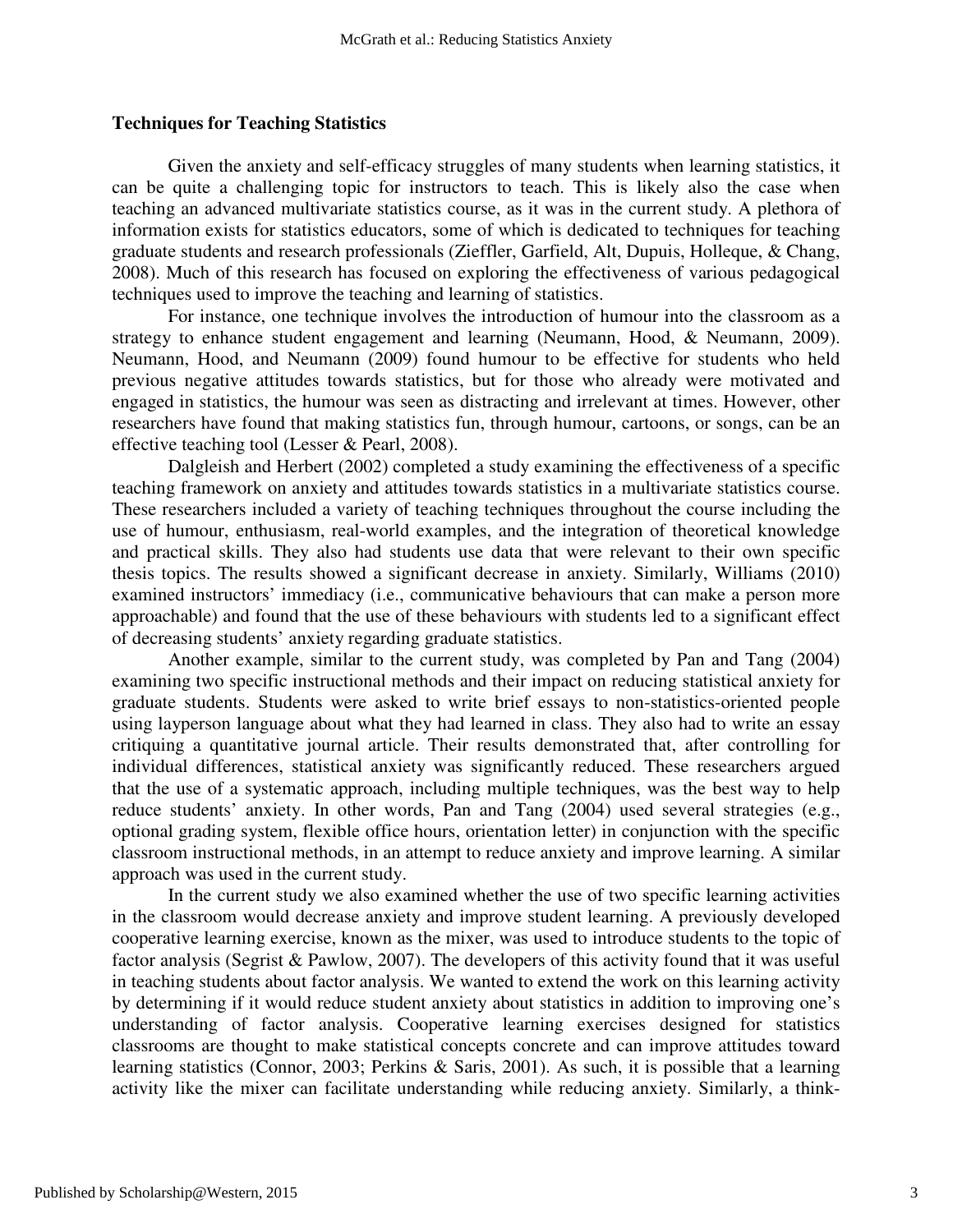pair-share activity developed by the course instructor comparing mediation and moderation was also assessed for its usefulness in promoting student learning and decreasing anxiety. This writing and active learning task was designed based on the work of Pan and Tang (2004) and Radke-Sharpe (1991).

Related work (Carlson & Winquist, 2011) that has explored the usefulness of an active learning approach to teaching statistics has demonstrated positive results. In an introductory statistics class that relied on a workbook-based curriculum, researchers found that students who were exposed to this curriculum reported a better understanding of statistics and greater enjoyment of statistics than a comparison group. The current study differs from previous work in the evaluation of two specific active learning tasks because it examines the effect of these tasks on actual performance and student anxiety. While Carlson and Winquist (2011) noted that examining students' attitudes can provide meaningful information about the effectiveness of active learning tasks, we thought it was important to supplement such information with actual performance results in the current study.

While various challenges exist for students enrolled in advanced statistics courses, especially those who are not statistically-inclined, there are pedagogical techniques that seem to help reduce statistical anxiety, improve confidence, and potentially improve course performance. A multifaceted teaching framework, including two specific classroom activities, was explored in the current study. The study was conducted over one term with an advanced statistics graduate class. The students had 13 classes to attend that were predominantly lecture based, and during two of these classes active learning tasks were used to develop the students' understanding of factor analysis and mediation and moderation. Students completed five assignments that required them to conduct different statistical analyses on data from projects that they, or their advisors, carried out. These assignments were given grades of acceptable, unacceptable, or acceptable with indication of excellent work being completed. These assignments comprised the method of evaluation for the course; no exams were administered. It was hypothesized that the multifaceted teaching framework, in combination with the active learning tasks, would reduce anxiety and enhance self-efficacy in the advanced graduate statistics course.

### **Method**

### **Participants**

Twenty-eight graduate students who were enrolled in an advanced graduate statistics course offered by a psychology department at a large university in Canada completed the study. This psychology statistics course is considered an advanced course because students have already completed basic statistics courses at the undergraduate and master's level prior to enrolment. Participation in the study was voluntary; no incentives were offered, and 90% of students in the course participated. These students were provided with identification numbers to ensure confidentiality. Participants ranged in age from 24 to 38 years ( $M = 27.15$ ,  $SD = 3.85$ ), and there were 23 females and 5 males. Four participants identified themselves as visible minorities and the remainder of the sample was Caucasian.

Participants rated their approximate grade point average (GPA) on a 12.0 scale. A total of 17.9% of students had a perfect 12.0 GPA rating (A+), 42.9% scored between 11.5-11.9 (A), 17.9% scored between 11-11.4 (A), 7.1% scored between 10.5-10.9 (A-), and 14.2% did not answer the question. Lastly, participants indicated how much time had passed since their most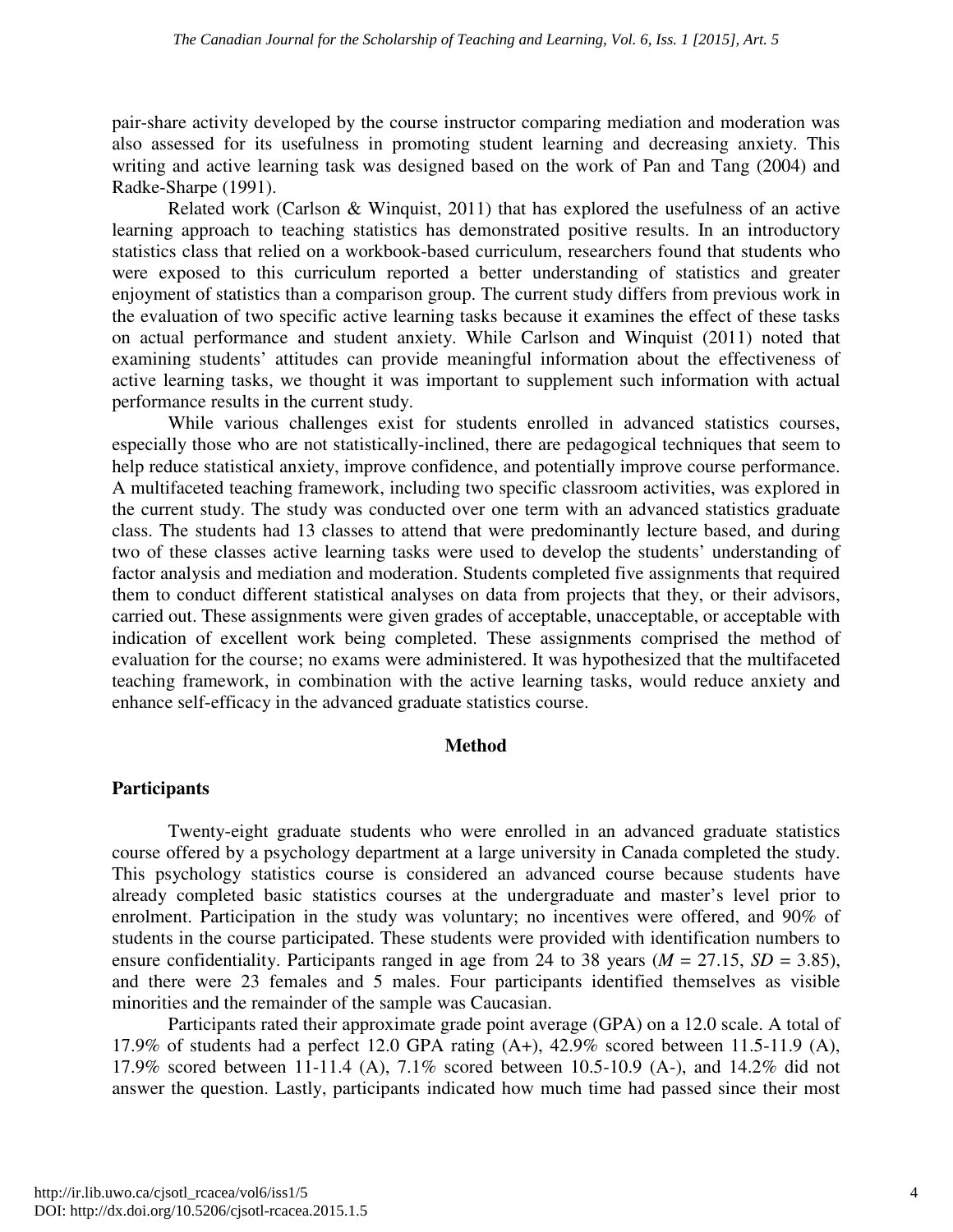recent statistics course. A total of 46.4% students stated it had been more than 1 year, 10.7% said approximately about 1 year, 35.7% said less than 6 months, and two students chose not to report this information.

#### **Measures**

**Statistical anxiety rating scale (STARS)<sup>1</sup> .** The STARS was selected as the measure of anxiety for this study because of its frequent use within the teaching statistics literature and also because it has received the most empirical scrutiny of the measures available to researchers (Keeley, Zayac, & Correia, 2008; Onwuegbuzie & Wilson, 2003). The original STARS consists of 51 items in total, with 23 items specific to statistical anxiety and 28 items addressing one's positive and negative attitudes towards statistics (Cruise & Wilkins, 1980). The statistical anxiety items are each rated on a 7-point Likert scale ranging from 1 (no anxiety) to 7 (strong anxiety). Four statistical anxiety constructs are assessed: (1) interpretation anxiety—"Interpreting the meaning of a table in a journal article"; (2) test and class anxiety—"Enrolling in a statistics course"; (3) fear of asking for help—"Asking one of your lecturers for help in understanding output"; and (4) fear of statistics teachers—"Going to ask my statistics teacher for individual help with material I am having difficulty understanding." Similarly, the attitudes towards statistics are also rated on a 7-point Likert scale, but the response options range from 1 (strongly disagree) to 7 (strongly agree). The attitudes towards statistics items tap two domains: (1) the value of statistics in general—"Statistics takes more time than it is worth," and (2) computation self-concept—"I'm too slow in my thinking to get through statistics" (Cruise, Cash, & Bolton, 1985). Higher overall STARS scores are associated with higher degrees of statistical anxiety. Overall, researchers have found strong internal consistency of the items ranging between  $α =$ 0.64 to 0.96 (Baloglu, 2002; Nasser 1999).

Due to time constraints in the classroom, we reduced the original 51 item STARS (Cruise et al., 1985) to an 18 item STARS-revised (STARS-R). Eighteen items, most relevant to psychology students learning multivariate statistics, were selected from the original 51 scale items such that each of the original six content domains were represented, as the STARS measures interpretation anxiety, test and class anxiety, fear of asking for help, fear of statistics teachers, the value of statistics in general, and computation self-concept. Although not necessary, we also changed the Likert scale from seven to five points  $(1 - no$  anxiety to  $5 - strong$  anxiety) as it has been demonstrated that results from a 5-point Likert scale are highly correlated with results from a 7-point scale (Colman, Norris, & Preston, 1997). Higher scores on the STARS-R were still associated with higher degrees of statistical anxiety (possible range 18 - 90). The internal consistency reliability was high for these 18 items both pre-course ( $\alpha = .88$ ) and postcourse ( $\alpha$  = .87). Also, correlations between the pre-course STARS and CSSE scale showed a significant negative correlation ( $r = -.55$ ,  $p = .003$ ), which demonstrates strong discriminant validity. The same was shown with the post-course correlations between these scales  $(r = -0.79, p = 0.79)$  $< .001$ ).

**Current statistics self-efficacy (CSSE).** The original CSSE scale was designed to assess a respondent's perceived confidence to complete or understand various undergraduate level statistical concepts and procedures. Each of the 14 items is rated on a 6 point Likert scale ranging from 1 (no confidence) to 6 (complete confidence) (Finney & Schraw, 2003). Sample items

<u>.</u>

<sup>&</sup>lt;sup>1</sup> More information on the STARS-R and revised CSSE is available by contacting the first author.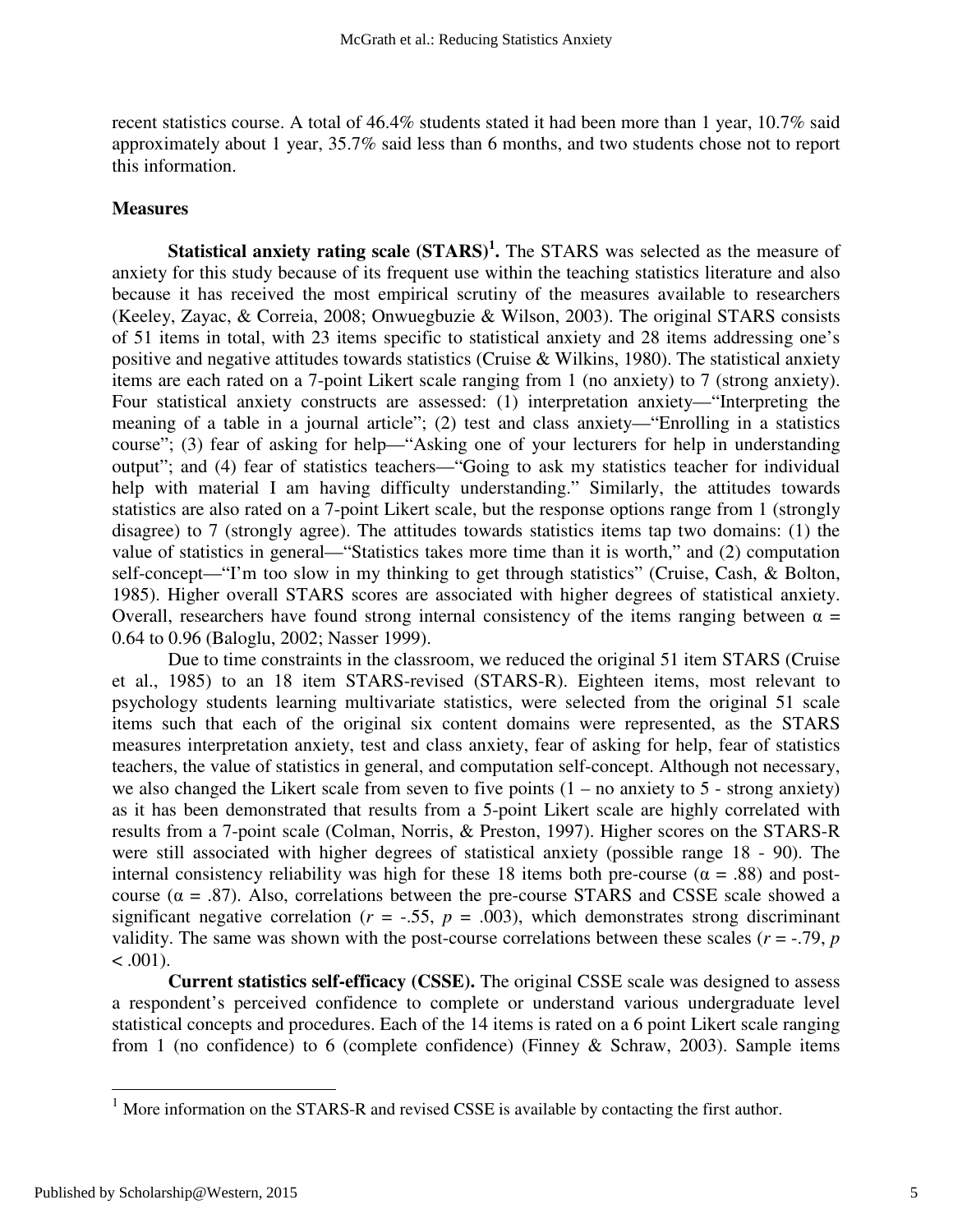include: "identify the scale of measurement for a variable" and "distinguish between the information given by the three measures of central tendency." The CSSE has demonstrated discriminant validity ( $r = -.57$  with statistical test anxiety) and convergent validity ( $r = .49$  with general math self-efficacy). The scale also has strong internal consistency ( $\alpha$  = .93) and the factor analysis revealed a unidimensional solution and all factors meeting the inclusion criteria with the lowest coefficient at .55 (Finney & Schraw, 2003).

Given that the original CSSE (Finney & Schraw, 2003) focuses on introductory level univariate statistical concepts, it was necessary to modify the original CCSE to reflect multivariate statistics concepts and procedures given that our participants were graduate students enrolled in a multivariate statistics course at the time of the study. For example, the item "interpret if a distribution is skewed" became "interpret plots to determine skewed and kurtotic data." A total of 15 items (one more than the original scale) were used pre- and post-course (possible range of 15-75). The rationale for the selection and modification of these items was done with the course instructor to ensure that each learning domain within the course was represented. The internal consistency reliability was high for the revised 15-item CSSE scale precourse ( $\alpha$  = .91) and post-course ( $\alpha$  = .92). As mentioned, negative correlations between the CSSE and STARS suggest discriminant validity for this scale.

**Factor analysis performance test (FAPT).** We created this test to act as an outcome measure. It assessed students' knowledge of this concept with six multiple choice items. For example, a sample item was: "In which analysis are the factors estimated based only on the common variance?" This test was administered after the experimental and control group received either the concept-specific instructional technique or the control activity. The maximum score on this test was 6.

**Mediation moderation performance test (MMPT).** We created this test to act as an outcome measure. It assessed students' knowledge of these concepts using seven multiple choice items. A sample item was: "A researcher is looking to make some cause-and-effect statements about his area of research. It is best that he uses which of the following analyses?" This test was administered after the experimental and control group received either the concept-specific instructional technique or the control activity. The maximum score on this test was 7.

**Teaching technique questionnaire***.* We created this questionnaire to determine the extent to which participants agreed or disagreed from 1 (not at all) to 7 (very much) with the following three items: (1) "Did you enjoy this exercise?" (2) "Was it stressful?," and (3) "Should your instructor continue to use this method in future classes?"

**Study and course satisfaction questionnaire.** We created a final questionnaire that included three items assessing study and course satisfaction using the following statements ranging from 1 (not at all) to 7 (very much): (1) "I enjoyed the specific experimental techniques used throughout the course," (2) "It was worthwhile participating in this experimental study," and (3) "I am satisfied with this course."

### **Procedure**

Students enrolled in the advanced statistics course were informed at the beginning of the semester of the opportunity to participate in this study. All students were also provided with an orientation letter from the instructor that outlined the requirements of the course, addressed the issue of anxiety and confidence with statistics, and informed students about the dataset they would need to use in the course. At this point, the 28 students who chose to participate in this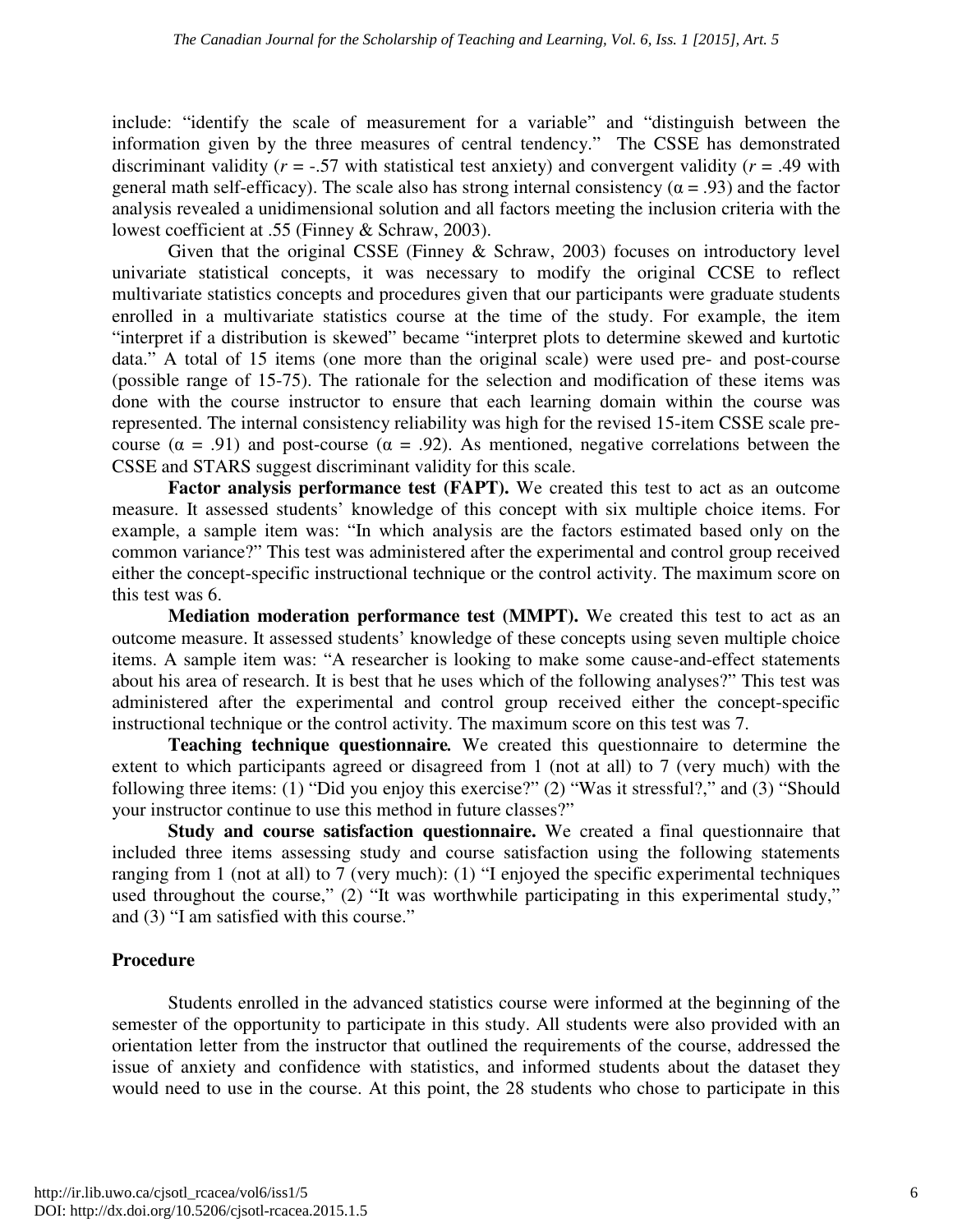study completed an online pre-course assessment that included the statistical anxiety measure (i.e., STARS-R), the statistical self-efficacy measure (i.e., revised CSSE), and a demographic questionnaire.

During the first class of the semester, the instructor used several strategies hypothesized to calm student anxiety and foster confidence (Pan & Tang, 2004). These included addressing the challenges of advanced statistics, using humorous cartoons, showing a statistical music video made by previous students, presenting research on persistence in math, and sharing personal anecdotes related to difficulties with statistics. Also, the course assessment was selected with the purpose of limiting statistical anxiety for students. There were no formal tests, but rather students submitted assignments, whereby they analyzed data from their own respective area of psychology. Data analysis guides developed by the instructor were provided as an additional resource beyond the course textbook. Lastly, the instructor addressed student questions and concerns before and after class, as well as through flexible office hours.

In addition to these pedagogical strategies, two specific instructional techniques were used in the classroom. To examine the effectiveness of these techniques, participants were randomly assigned to either the experimental group (who would receive this classroom instructional technique) or a control group (who would concurrently be reading from their textbook in a separate classroom with the first author). The second author facilitated the first active learning instructional technique entitled "the mixer" with the experimental group (Segrist & Pawlow, 2007). The purpose of this activity was to have students "act out" the steps involved in factor analysis using a cocktail party atmosphere. Each student received one item from a pool of questionnaire items and then spoke to other students about her or his item. Students formed groups based on items that shared similar content. Students were then given time to discuss the exercise, their understanding of factor analysis, and the challenges that it can pose. Both the experimental and control groups completed the STARS-R, the FAPT, and the Teaching Technique Questionnaire. The control group subsequently returned to the classroom and received the same instructional technique, simply to ensure that the experimental group did not have a learning advantage over the control group throughout the course.

This procedure was repeated with the second instructional technique that involved a think-pair-share and writing activity comparing mediation and moderation. The experimental group had to brainstorm a theoretical model representing mediation and moderation analyses, share it with a classmate, and explain it in writing to a person outside the course (e.g., friend, family member). This writing activity was designed based on the work of Pan and Tang (2004) and Radke-Sharpe (1991). As with the first technique, the control group read from their textbook in a separate classroom. Both groups completed the STARS-R, the MMPT, and the Teaching Technique Questionnaire. Subsequently, the control group received the same pedagogical activity as the experimental group. The study concluded on the last day of class with a final assessment whereby all students completed the STARS-R, the revised CSSE, and the Study and Course Satisfaction Questionnaire.

#### **Design**

The procedure and measures outlined above resulted in a study design that included both pre- and post-tests and analyses of experimental versus control groups for some aspects of the study. Specifically, students' anxiety toward statistics and levels of self-efficacy were assessed with a pre- and post-tests analysis. Furthermore, the effect of the two instructional techniques on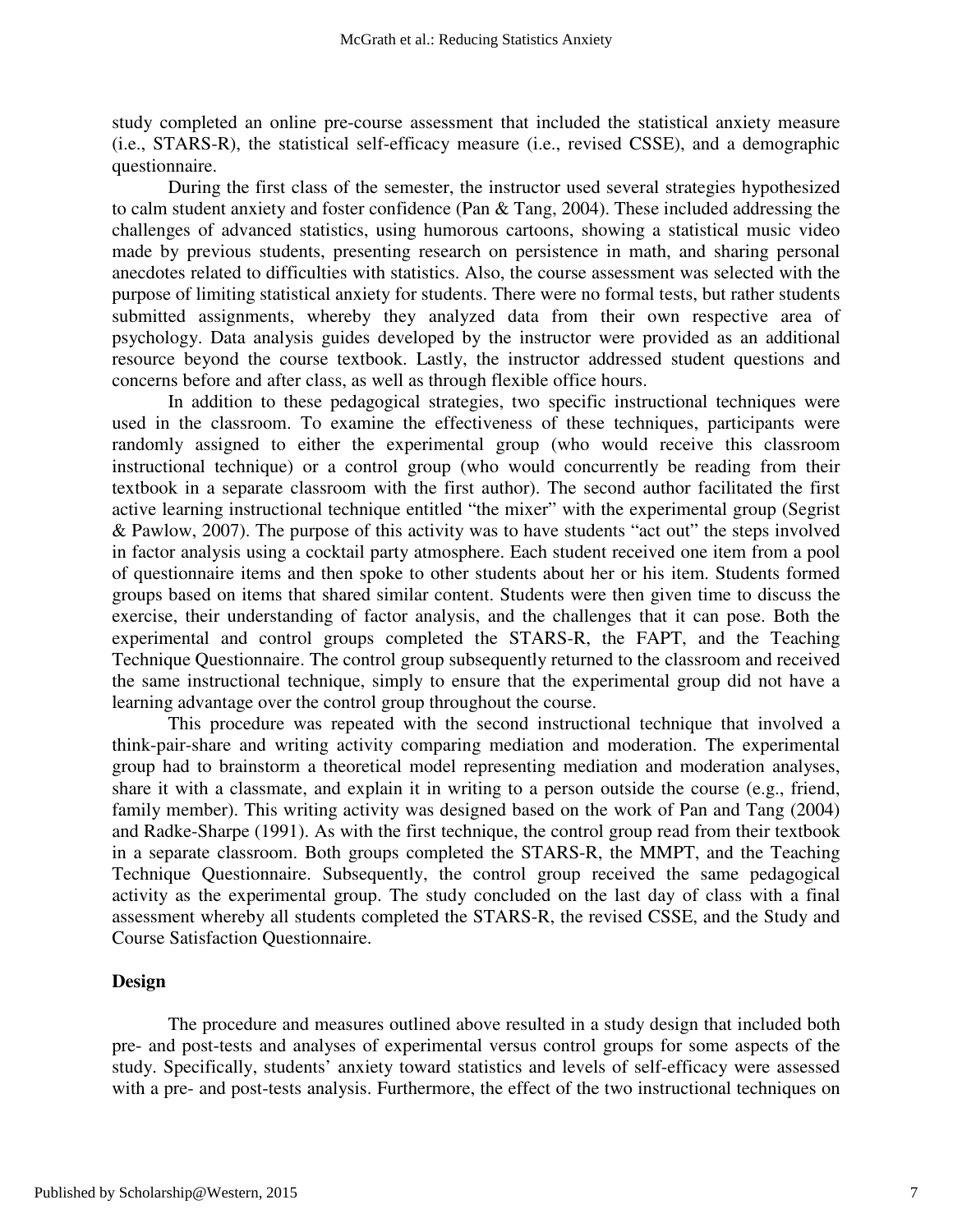student performance and anxiety was analyzed by comparison of control and experimental groups.

#### **Results**

## **Data Cleaning**

Data cleaning revealed no outliers. Skewness and kurtosis values were converted to zscores and assessed with significance tests. Results indicated that all variables were found to be normally distributed ( $ps > .05$ ). In terms of missing data, 7.2% ( $n = 2$ ) of the participants failed to complete the pre-course questionnaires,  $17.9\%$  (experimental group = 1; control group = 4) were absent from the factor analysis session,  $28.6\%$  (experimental group = 3; control group = 5) were absent from the mediation/moderation session, and  $25.0\%$  ( $n = 7$ ) failed to complete postcourse questionnaires. When a student did participate in a particular phase of the study, however, his/her responses were 100% complete. This large percentage of missing data was to be expected, given that the study was dependent on class attendance. A missing value analysis determined that the pattern of missing data was most likely missing completely at random (MCAR) for three reasons: (1) Little's MCAR test was non-significant  $(X^2 = 62.96, df = 68, p =$ .37), (2) a series of independent sample t tests comparing cases with and without missing data for each dependent variable were all non-significant (*p*s > .05), and (3) there was no reason to suspect that the pattern of missingness would have been in anyway related to the missing values themselves if they had been available. In order to retain a sufficient sample size, mean substitution was used to replace the missing data and all significance tests were run before and after this substitution took place to identify any differences between the groups (no differences were found based on the type of dataset used). The results from the data set with mean substitution are presented below. Likert-scale data was analyzed with parametric tests as is common in many disciplines (Pell, 2005; Tabachnick & Fidell, 2007). Lastly, a Bonferroni correction was used to control for an experimentwise error rate of  $\alpha = .05$ .

### **Main Analyses**

Students completed the STARS-R and the revised CSSE scales pre- and post-course. It was hypothesized that statistical anxiety would decrease (as measured by the STARS-R) and self-efficacy would increase (as measured by the revised CSSE scale). Paired samples *t*-tests revealed significant differences between the pre- and post-course assessments for all measures and large effect sizes were found (see Table 1).

Table 1

| Mean Differences and Paired Samples t-test for Pre- and Post-Course Measures |                |         |      |     |
|------------------------------------------------------------------------------|----------------|---------|------|-----|
| <b>Measures</b>                                                              | $M_{Diff}(SE)$ |         |      |     |
| <b>Revised Statistical Anxiety Rating Scale</b>                              | $-7.33(1.84)$  | $-3.99$ | .001 | .37 |
| <b>Revised Current Statistics Self-Efficacy</b>                              | 27.46 (1.83)   | 15.04   | .001 | .89 |

Further examination of the means demonstrated that, as hypothesized, statistical anxiety significantly decreased from pre-course ( $M = 37.73$ ,  $SD = 9.69$ ) to post-course ( $M = 30.41$ ,  $SD =$ 6.90). Also, as hypothesized, CSSE scores significantly increased from pre-course (*M* = 34.92,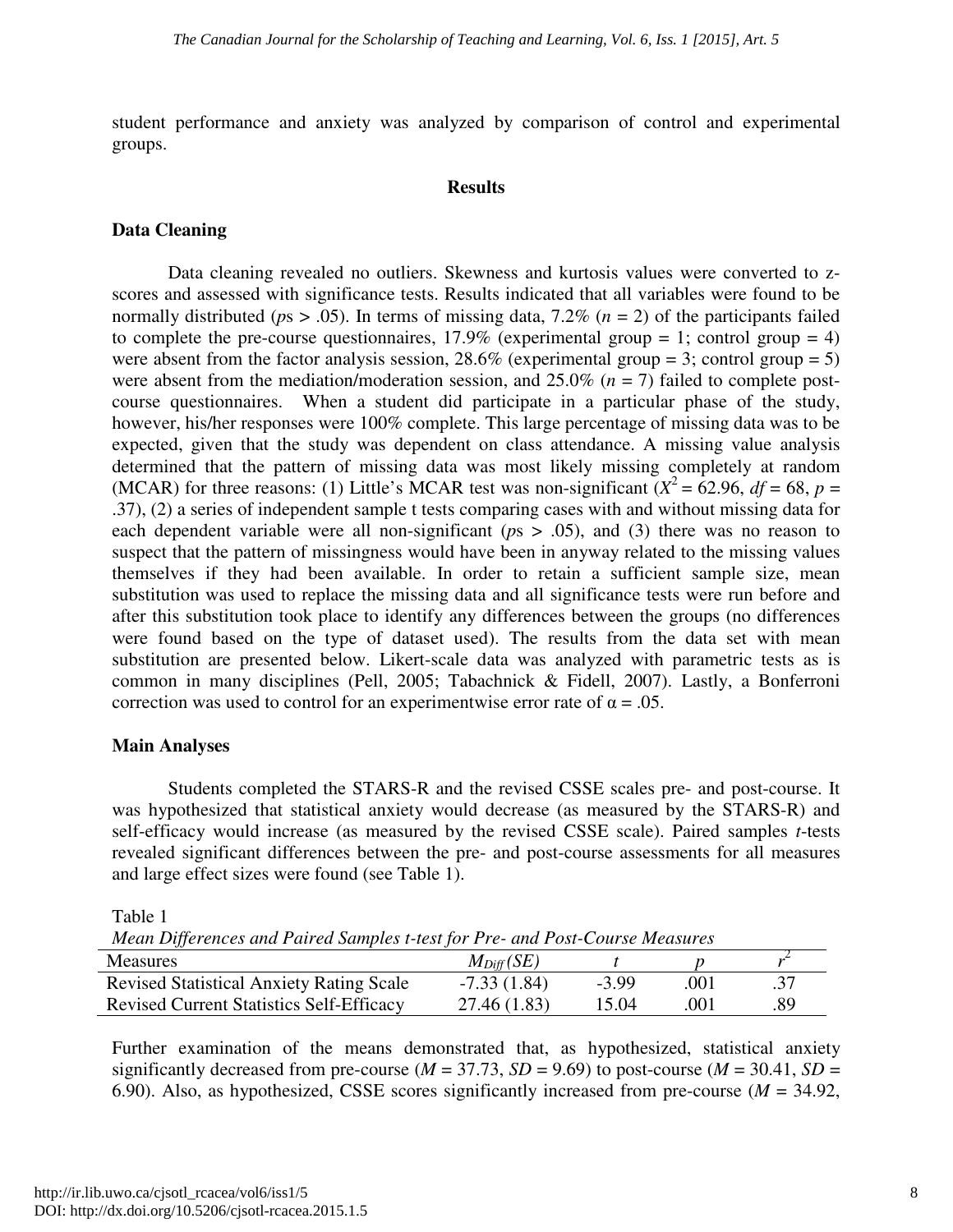$SD = 9.78$ ) to post-course ( $M = 62.38$ ,  $SD = 7.04$ ), which demonstrated an improvement in participants' current self-efficacy. The effect sizes were also large.

In order to examine the effectiveness of the specific teaching techniques, both the experimental and control groups completed the STARS-R and a concept performance test for both factor analysis and mediation/moderation. Table 2 shows the results of these measures after the factor analysis lesson. Independent-samples *t*-tests revealed no significant differences between the experimental ( $M = 38.01$ ,  $SD = 10.94$ ) and control group ( $M = 37.38$ ,  $SD = 6.81$ ) for the STARS-R. Similarly, no significant differences were observed between the experimental and control group on the concept performance test  $(M = 3.40, SD = .93; M = 3.62, SD = .80)$ . The corresponding effect sizes were also found to be small. All participants completed the teaching technique satisfaction questionnaire after completing the mixer. Items ranged on a 7-point scale from 1 (not at all) to 7 (very much), and these items were subjected to one sample t-tests to determine if mean ratings from participants differed significantly from the midpoint of the scale. Results indicated that students enjoyed the factor analysis activity  $(M = 5.26, SD = .96)$ , did not find it stressful ( $M = 1.70$ ,  $SD = 1.15$ ) and agreed it should be used in future classes ( $M = 4.91$ ,  $SD = 1.16$ ) ( $ps < .001$ ).

Table 2

*Mean Differences between Scores for the Experimental and Control Group for Measures after Factor Analysis Teaching Technique* 

| <b>Measures</b>                                 | $M_{Diff}(SE)$ |    |  |
|-------------------------------------------------|----------------|----|--|
| <b>Revised Statistical Anxiety Rating Scale</b> | .63(3.44)      | 86 |  |
| <b>Factor Analysis Performance Test</b>         | $-.21(.33)$    |    |  |

Students also completed these measures in regard to the mediation/moderation activity (see Table 3). Independent-samples *t*-tests revealed no significant differences between the experimental ( $M = 36.09$ ,  $SD = 9.71$ ) and control group ( $M = 35.77$ ,  $SD = 4.22$ ) on the STARS-R. Similarly, no significant differences were observed between the experimental and control group on the concept performance test  $(M = 3.89, SD = 1.00; M = 3.93, SD = .69)$ . Once again, small effect sizes were found. All participants completed the teaching technique satisfaction questionnaire again and these items were subjected to one sample t-tests to determine if mean ratings from participants differed significantly from the midpoint of the scale. Students enjoyed the mediation/moderation activity ( $M = 5.15$ ,  $SD = 1.46$ ), did not find it stressful ( $M = 2.15$ ,  $SD = 1.46$ ) 1.57) and agreed it should be used in future classes ( $M = 4.85$ ,  $SD = 1.57$ ) ( $ps \le .001$ ).

Table 3

*Mean Differences between Scores for the Experimental and Control Group after the Mediation/Moderation Teaching Technique* 

| <b>Measures</b>                                 | $M_{Diff}(SE)$ |    |     |
|-------------------------------------------------|----------------|----|-----|
| <b>Revised Statistical Anxiety Rating Scale</b> | .32(2.83)      |    | .00 |
| Mediation/Moderation Performance Test           | $-.04(.32)$    | 90 |     |

Lastly, participants completed the study and course satisfaction questionnaire rating how satisfied they were with the course on three items, ranging from 1 (not at all) to 7 (very much). Overall, students enjoyed the specific techniques used  $(M = 5.33, SD = 1.62)$ , felt it was worthwhile to participate in such a study  $(M = 5.24, SD = 1.73)$ , and were very satisfied with the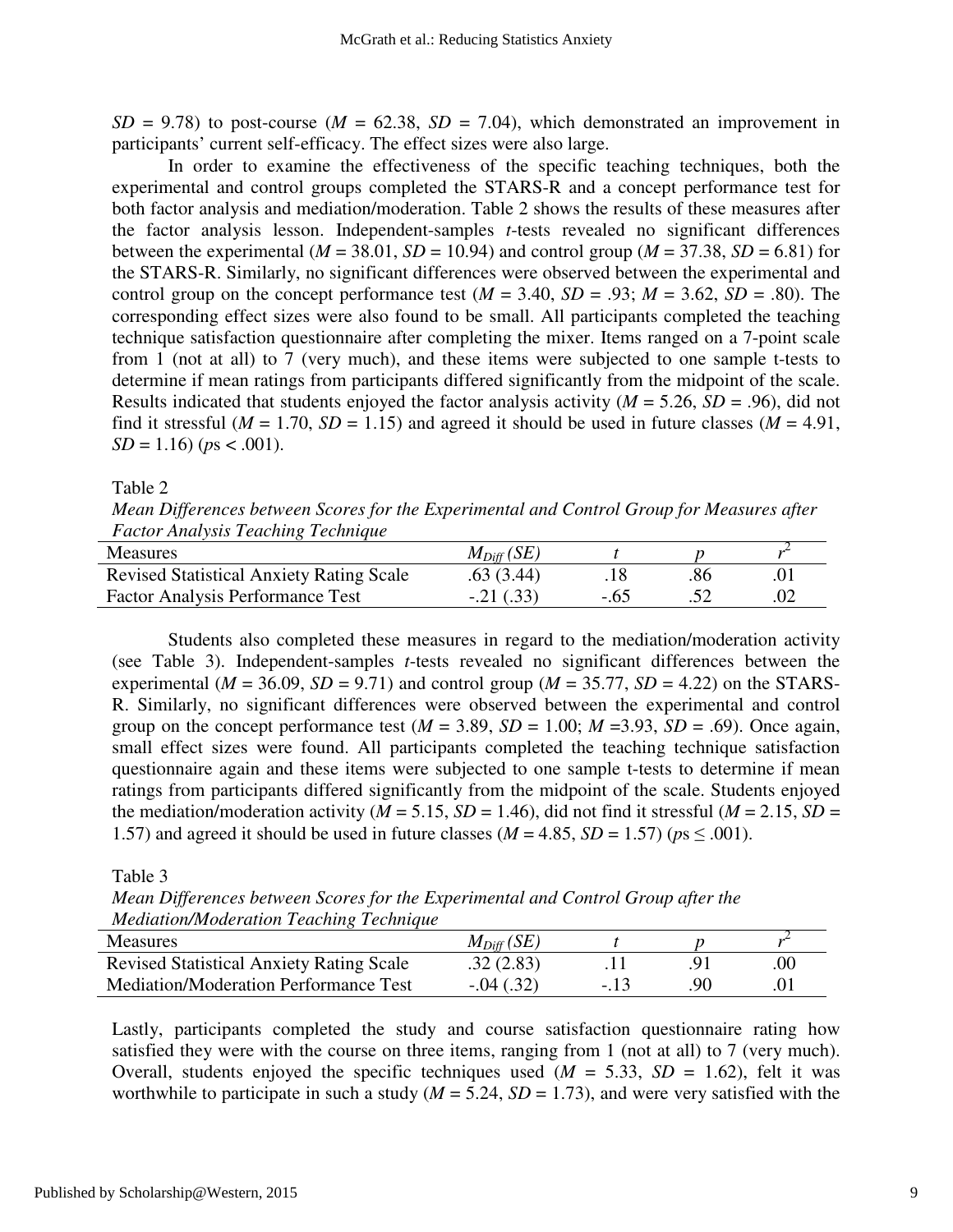statistics course ( $M = 6.57$ ,  $SD = .68$ ) with all means significantly above the midpoint of the scale (*p*s < .001). Correlations (see Table 4) were also examined between the averaged ratings of anxiety and self-efficacy and final course grade to determine if our results were in line with previous findings (Lane, Hall, & Lane, 2004; Onwuegbuzie, 2000; Onwuegbuzie & Wilson, 2004). A non-significant negative relationship between anxiety and performance was observed whereas a marginally significant positive relationship between self-efficacy and course performance existed. A significant and strong negative correlation was also observed between anxiety and self-efficacy. These patterns align with past research.

Table 4

| Correlations between Statistics Anxiety, Self-Efficacy, and Course Grade |            |                          |        |  |
|--------------------------------------------------------------------------|------------|--------------------------|--------|--|
| Measure                                                                  |            |                          |        |  |
| 1. Revised Statistical Anxiety Rating Scale                              | $\sim 100$ | $-61**$                  | $-12.$ |  |
| 2. Revised Current Statistics Self-Efficacy                              |            | $\overline{\phantom{a}}$ | $.38*$ |  |
| 3. Course Grade                                                          |            |                          |        |  |

Note. \*\*  $p = .001$ , \*  $p = .06$ 

#### **Post-hoc Focus Groups**

The results of the above analysis provide evidence that statistics anxiety decreased while students' statistical self-efficacy increased during a course that relied on a multifaceted teaching framework. It could be argued that these changes were the result of progression through the course or traditional pedagogical aspects of the course (e.g., being clear and organized, integration of theory and research/practice), rather than the *new* aspects of the course introduced (i.e., orientation letter, humorous cartoons, real-world examples, assignments using relevant datasets). This is a legitimate concern given the single group pre-test post-test research design. To address this limitation, focus groups were carried out with psychology graduate students who had previously taken a graduate level statistics course or were currently enrolled in one to gain an understanding of what they believe works (or has worked) to reduce statistical anxiety and increase their self-efficacy while completing a graduate level statistics course.

### **Participants**

As the decision to carry out focus groups was made after completion of the original study, an addendum was submitted and approved by our department's research ethics board. Subsequently, all graduate students in the psychology department were sent a recruitment notice via email. In total, 26 students (22 female, 4 male) participated in one of six focus groups (3 to 7 participants each). Participants ranged from 22 to 60 years of age  $(M = 29.96)$ , and were completing either a Master's degree  $(n = 14)$  or Doctoral degree  $(n = 12)$ . Of the participants, one had participated in the original study, 7 took the same course (with the same instructor) in the years following the study, and the remaining participants were currently enrolled in, or had completed, a graduate level statistics course with a different instructor.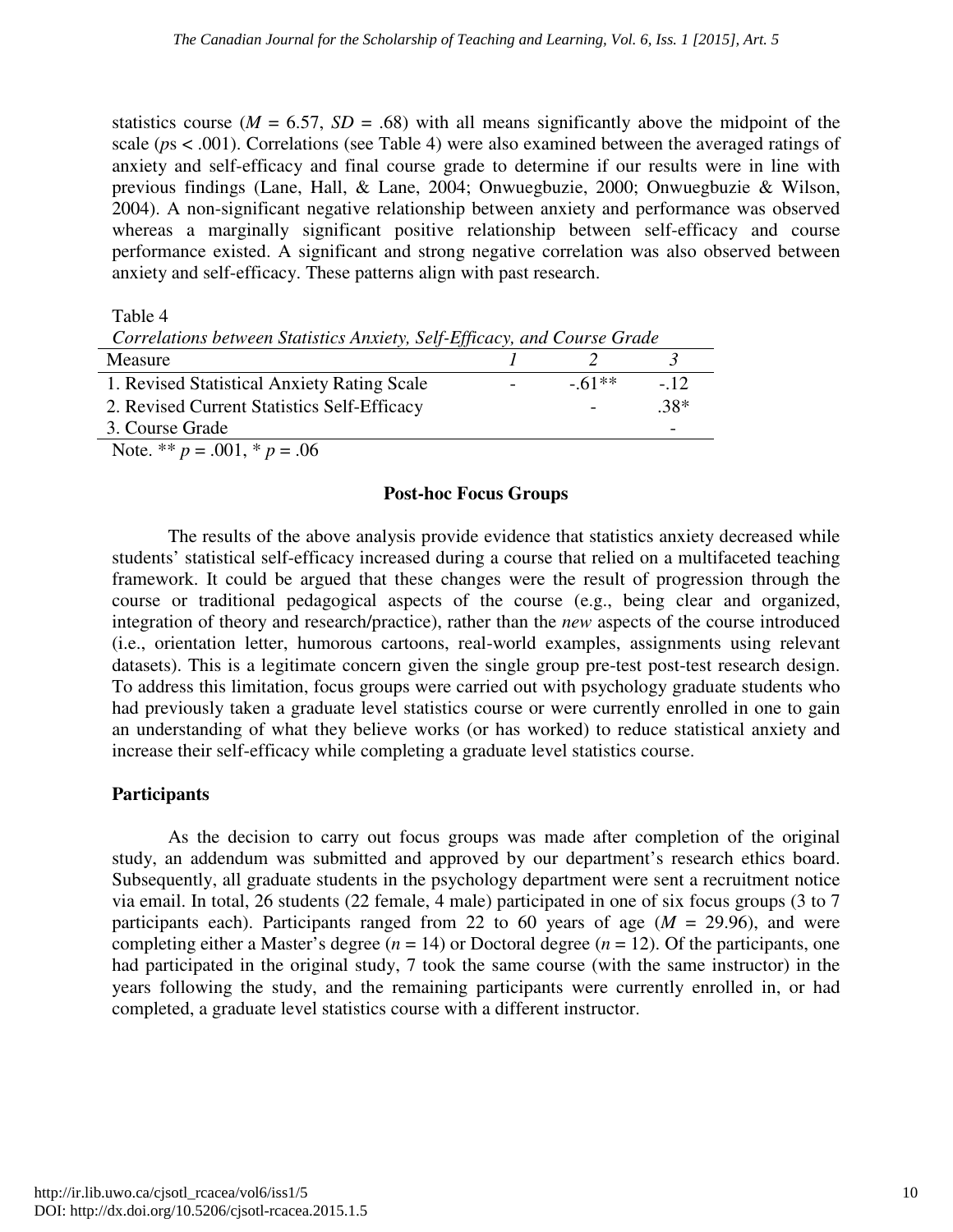#### **Procedure**

Semi-structured interview questions were designed to elicit participants' subjective experiences as to what works and what does not work when teaching graduate level statistics, and to indirectly assess whether the new aspects of the course (introduced over the course of this study, and carried through in subsequent years) were identified by students as being effective in reducing their statistical anxiety and increasing statistical self-efficacy. Interview questions were open-ended and were formulated to address aspects such as an instructor's personality characteristics, teaching and assessment methods, and more broadly, what approaches instructors have taken to reduce statistical anxiety and enhance self-efficacy. The length of each focus group interview ranged from 29 to 72 minutes ( $M = 57$  minutes), and each focus group interview was audio-recorded for transcription purposes. We conducted a thematic analysis to derive common themes from the transcribed data and we used *NVivo v.10*.

#### **Results**

Overall, four key elements of a statistics course were identified by focus group participants as decreasing statistical anxiety and enhancing statistical self-efficacy: (a) the personality characteristics of the instructor; (b) the teaching methods employed; (c) the assessment methods; and (d) the clarity of the instructor's expectations and the material being taught.

Foremost, it was suggested that there are a number of personality characteristics that statistics instructors possess that can serve to reduce students' anxiety levels and increase their self-efficacy. These include being approachable and accessible (i.e., feeling comfortable seeking out help from the instructor, encouraging students to use office hours), demonstrating passion for teaching statistics, having competence (i.e., being certain of knowledge), being kind, warm and caring, and being empathetic (i.e., understanding that some students may be anxious). Several participants believed that one way to demonstrate empathy is for the instructor to share personal anecdotes as to how they got over their statistical jitters; another way is for the instructor to provide reassurance that not everything can be learned all at once—rather, statistics takes practice. Several students discussed receiving an orientation or introductory letter/email prior to the first class telling them "not to worry" and informing them as to what to expect in the course. In addition to reducing pre-course anxiety, this tactic also led the students to feel as though the instructor was more accessible to them. Additionally, a number of students believed that having a good sense of humour (and incorporating this into lectures) also served to reduce anxiety. These comments suggest students appreciated the approach taken in this course. The comments provide contextual information that may help us understand the observed decrease in anxiety over the course of the study, but they do not eliminate the possibility of other factors influencing the observed decrease.

Focus group participants identified a number of teaching methods as being effective at enhancing statistical self-efficacy and reducing anxiety. One of the most commonly acknowledged teaching methods across focus groups was the use of personally relevant and realworld examples. This was identified as a useful tactic both when going through examples in class, and also through the ability to use one's own data when completing assignments. Relatedly, the participants suggested that integrating hands-on application of the material being taught is beneficial to increasing students' understanding of the material and self-efficacy related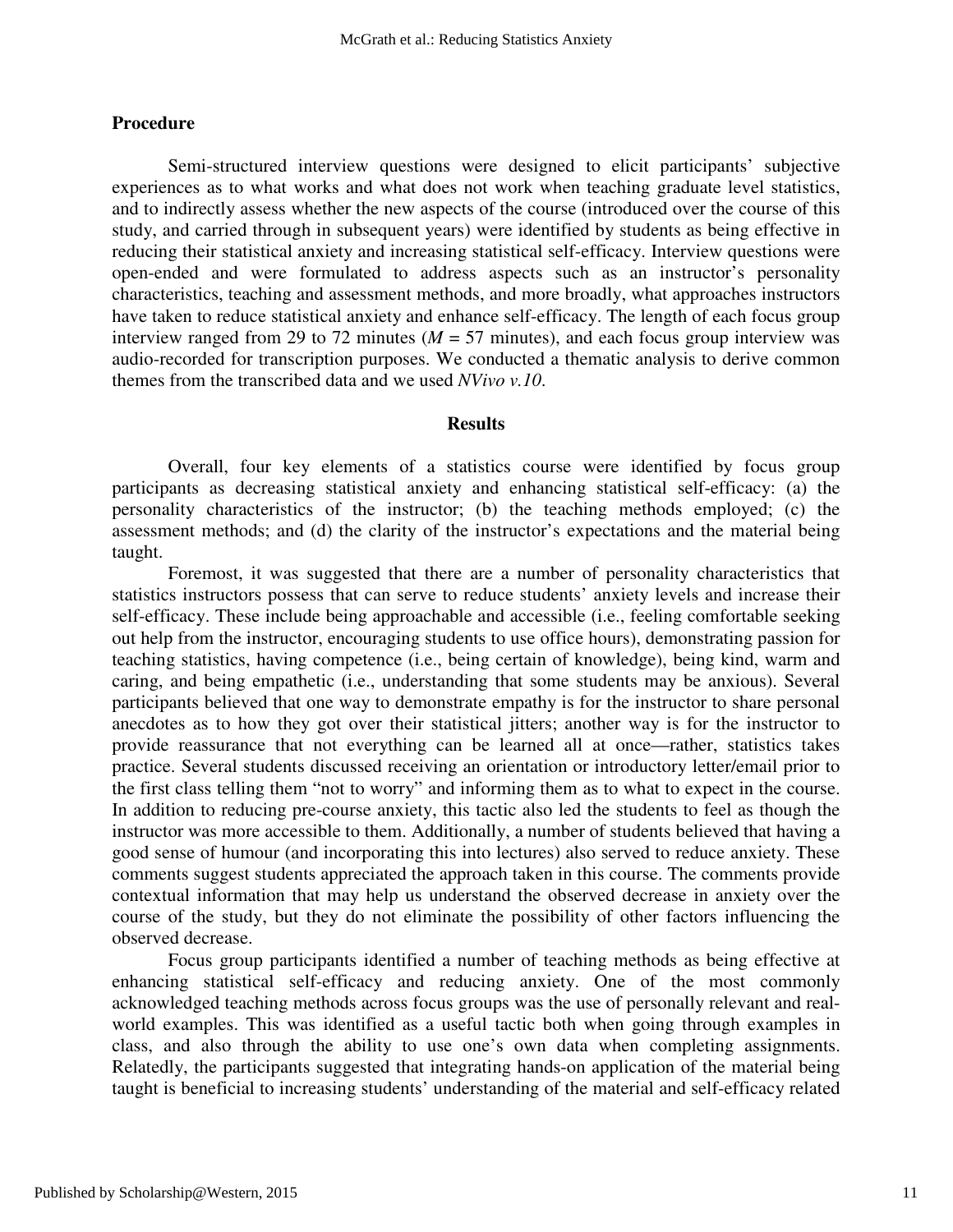to statistics. Again, the results from the focus group provide insight that may help account for the observed differences noted by the survey data.

Anxiety around assessment was another common theme that arose over the course of the focus group interviews. Indeed, one of the most anxiety provoking aspects of a graduate level statistics course is the pressure to get a good grade (which subsequently affects opportunities for funding). Participants made a number of suggestions as to how to address the type of anxiety. Foremost, they believed that the instructor should refrain from attaching a letter grade to an assignment; rather, instructors should use qualitative assessments reflective of the real world (i.e., peer-review—"accept as is," "revise and re-submit" method). Using this format, which allows students to "re-do" an assignment, was thought to help lower statistical anxiety. Further, there was an overwhelming consensus that assignments, not tests, are the most practical way of assessing a student's knowledge of statistics. Participants believed that assignments are responsive to different learning styles and speeds, and that having a number of small assignments can help to reduce anxiety levels. Further, through formative feedback given on assignments (both positive and critical), students felt as though their statistical self-efficacy was enhanced.

Lastly, it was suggested that clarity of the instructor's expectations greatly influences statistical anxiety. One participant clearly articulated this:

Where I have experienced statistical anxiety, it's rarely been because I don't understand the statistics, it's because I don't understand what the professor is asking from me, and why I'm being evaluated that way and what I am supposed to do.

In the participants' experiences, a variety of methods were identified as being used to enhance clarity and subsequently reduce anxiety. One participant, for example, discussed how the welcome letter she received before the beginning of the course detailing what to expect in the course helped lower her pre-course anxiety. Additionally, several students suggested that the "how-to guides" provided by the instructor were useful as they provided some guidance as to what students were expected to know, and this subsequently reduced their anxiety levels. Lastly, in addition to clarity in expectations, a large number of participants suggested that the instructor can induce a lot of anxiety simply by being unclear when presenting new material. Therefore, clarity in the instructor's explanation of statistics is another key factor in keeping anxiety levels in check.

### **Discussion**

The current study used a multifaceted teaching framework (i.e., an orientation letter, addressing the challenges of learning statistics, use of humour, personal anecdotes), originally described by Pan and Tang (2004), in an attempt to positively influence both students' statistical anxiety and their current statistical self-efficacy. Specifically, statistical anxiety levels were lower and current statistical self-efficacy was higher at the end of the course. Student satisfaction with the course was very high, and scores related to satisfaction with participating in the study and with the specific instructional techniques were significantly above the midpoint of the scales.

Results from the focus group interviews provided support for the contribution of these "new" aspects to the course (i.e., being accessible, use of humour, a welcome letter, using personally relevant data and real-world examples, using formative assessment methods) to reducing statistics anxiety and strengthening students' self-efficacy around statistics. Notably, two new components of the course were not alluded to in the focus groups (i.e., presenting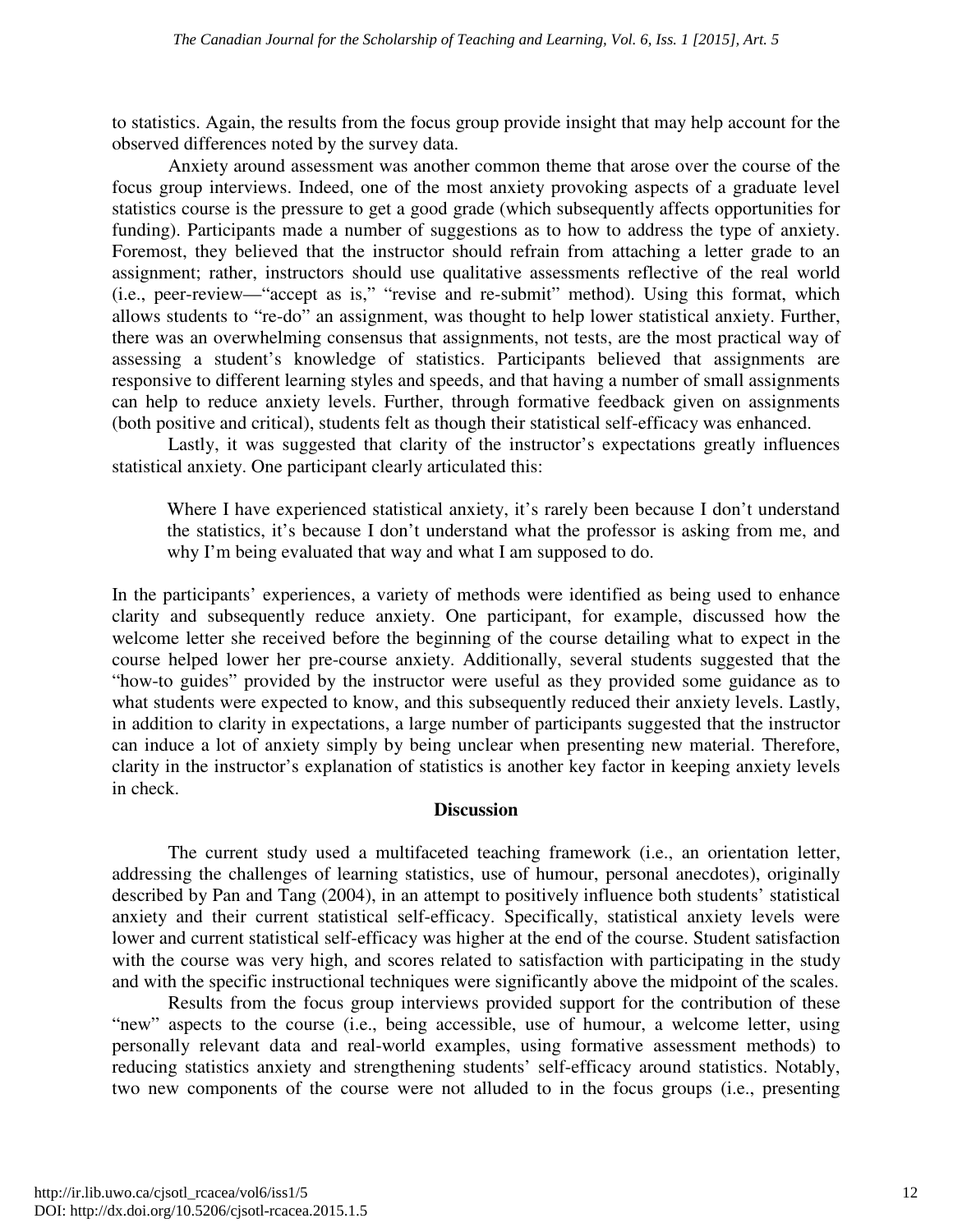research on persistence in math, showing a statistical music video); however, this was not entirely unexpected as only a third of focus group participants had taken the course with this instructor. Nonetheless, while traditional pedagogical methods may result in lower statistical anxiety and increased self-efficacy, components introduced in the present study seem to have also played a role, at least according to the results from the focus group data.

Overall, the results of the current study are consistent with and extend Pan and Tang's (2004) finding that following a comprehensive teaching framework, including applicationoriented methods and an attentive instructor, may help lower statistical anxiety among social science graduate students. Importantly, we also observed that students' feelings of current statistical self-efficacy increased. Lastly, the relationships documented among self-efficacy, anxiety, and performance are consistent with past findings. There is a consistent negative relationship reported between statistics anxiety and course performance (Onwuegbuzie & Wilson, 2003), and evidence of a positive relationship between self-efficacy and performance (Lane, Hall, & Lane, 2004). Our finding of a strong negative relationship between anxiety and self-efficacy supports past findings (Onwuegbuzie, 2000; Pajares & Miller, 1995), and it has been suggested that poor self-efficacy beliefs in the face of learning statistics may create a selffulfilling prophecy for students (Perepiczka, Chandler, Becerra, 2011).

These findings contribute to the scholarship in the area of statistics education. Recent scholarship in this area has been classified into a number of different categories that represent trends in this line of research (van der Merwe & Wilkinson, 2011). The current work spans two categories according to this scheme: teaching and learning and non-cognitive factors. The examination of teaching and learning in statistics education has recently received the most attention from researchers, with investigations examining the use of particular activities or strategies on student learning. Studies about non-cognitive factors compose a much smaller percentage of published articles, but are important because they address issues of motivation, personality differences, and the topic of statistics anxiety. Learning is a complicated process and it is important to focus on both its cognitive and affective components. Onwuegbuzie and Wilson (2003) have provided a comprehensive review of statistics anxiety, and we wanted to include this important individual difference in the evaluation of the teaching framework used in this study. Statistics anxiety was shown to decrease over the course of this study, and we believe addressing this component of statistics education in the classroom can be beneficial to students. It is important to continue addressing the issue of statistics anxiety because researchers have recently argued that statistics anxiety and performance follow a curvilinear relationship, and that a moderate level of anxiety is optimal for performance in a statistics course (Keeley, Zayac, & Correia, 2008). Future work that evaluates particular pedagogical approaches in terms of statistics anxiety and performance will provide valuable information about student learning in this domain.

In this study we also wanted to determine the usefulness of two active-learning techniques in fostering specific content knowledge and reducing statistics anxiety. Previous research has shown that students value the factor analysis learning activity, known as the mixer, and that it improves understanding of this concept (Segrist & Pawlow, 2007). The mediation moderation think pair share activity was developed with the same goals in mind. However, both class activities did not significantly reduce anxiety or improve performance for the experimental group compared with the control group. While these outcome measures did not show a significant effect, this does not mean that these activities are not worthwhile. The ratings from the teaching technique satisfaction questionnaire were high and the stress associated with the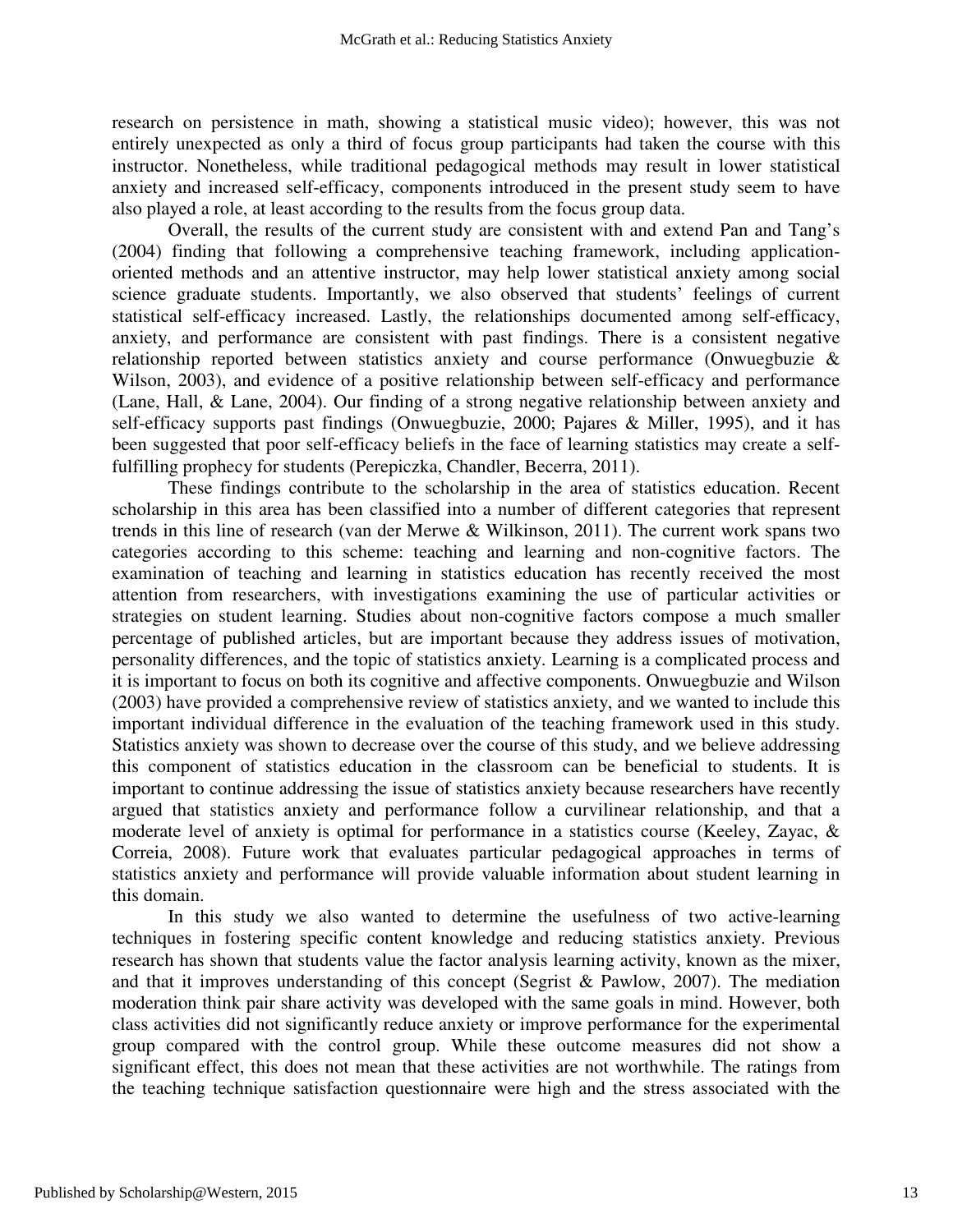activities was low. It is perhaps more likely that we were unable to show an effect because only 15 minutes were dedicated to each activity, and this may have been insufficient time to significantly improve comprehension of these concepts. Importantly, the control and experimental groups were composed of small sample sizes that would have lowered the statistical power of the analyses. It is also possible that from a performance perspective, the short multiple-choice tests were insufficient to capture if the experimental group had learned and understood the concepts better than the control group. The selection of a multiple-choice format to test performance in the classroom was due to time constraints. In the future, it is recommended that instructors try to formulate an entire lecture around an active-learning technique and then examine its effectiveness using multiple forms of evaluation. For instance, it would be beneficial to evaluate the effectiveness of such techniques using student satisfaction ratings, recognition and recall assessment tools, and even longitudinal follow-ups to assess retention of the material. Additionally, adequate sample sizes should be used to ensure high statistical power.

#### **Limitations and Future Research**

This study was conducted in an advanced graduate statistics course for psychology students where the majority of participants were female. As such, readers should keep this context in mind when considering the applicability of the results to their own classrooms.

The main limitation of the current investigation is the lack of a control group in determining the effectiveness of the teaching framework. Therefore we cannot be certain that the multifaceted teaching framework caused decreases in anxiety and increases in efficacy. In educational research it is not always feasible or ethical to conduct a comparison between a control and experimental group. Within this study we were able to conduct such a comparison for the teaching activities, but we were unable to follow this design in the evaluation of the overall teaching framework. While a one-group pre-test post-test design is not ideal, within this area of research it is not uncommon for researchers to use a design that does not include a control group (e.g., Pan & Tang, 2004; Titman & Lancaster, 2011; Zanakis & Valenzi, 1997) and to acknowledge a trade-off between internal and external validity. Importantly, to compensate for this limitation we collected valuable information from student participants through focus groups to examine the instructional factors they thought were associated with decreases in anxiety and increases in self-efficacy.

Future studies may want to revise the current research design in order to determine which elements of a multifaceted teaching framework are most effective at reducing statistics anxiety and increasing self-efficacy. Ideally this would be done through the comparison of a control and experimental group. It may also be worthwhile to include questions about students' satisfaction with the affective responses and behaviours of the instructor as those were not directly examined here. It is important to combine such ratings with others that examine the degree of learning. Studies should examine whether or not learning objectives are met, whether performance and ability test scores change, and if students' ability to retain information over time increases, in order to fully determine the usefulness of certain classroom techniques.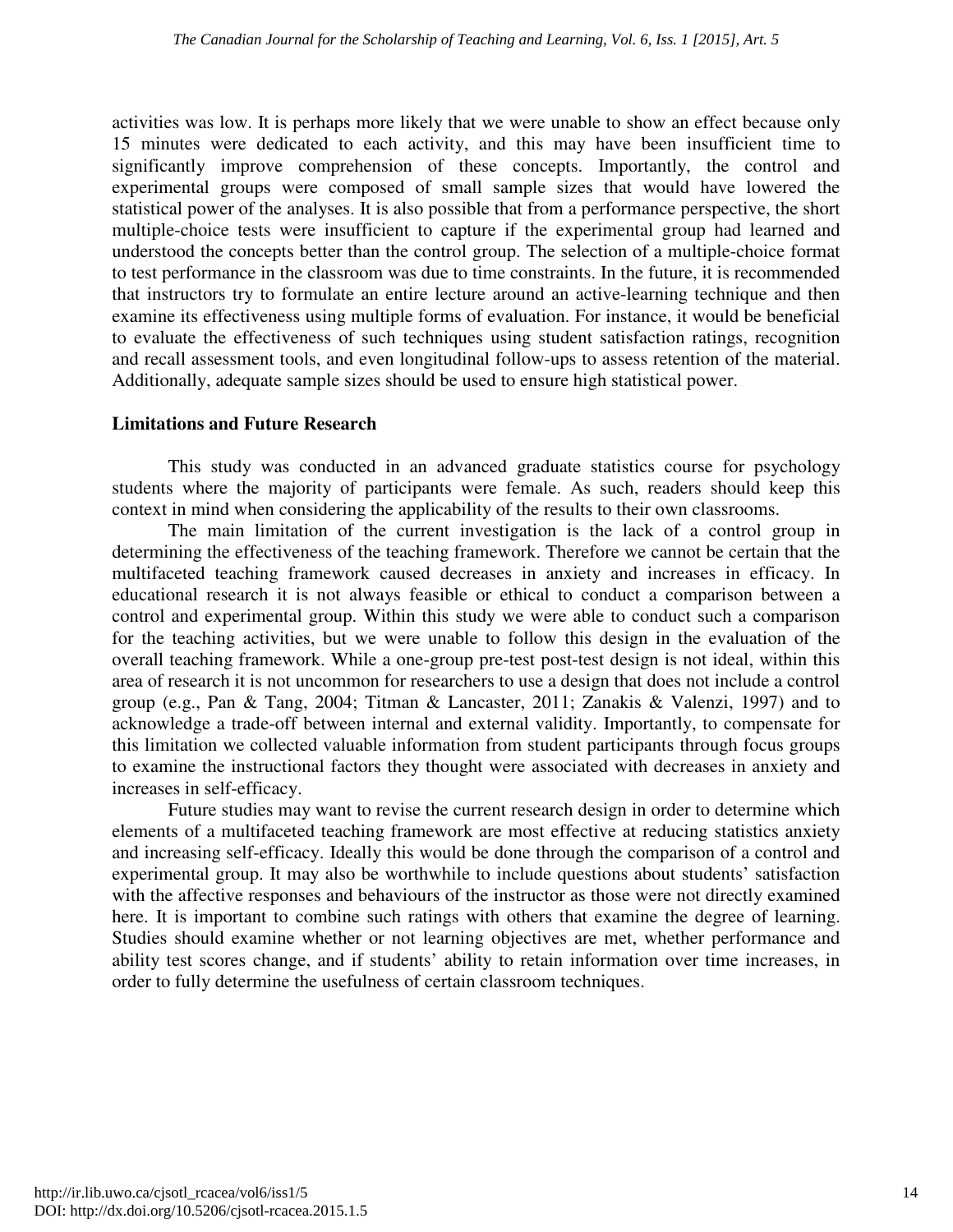#### **References**

- Baloglu, M. (2002). Psychometric properties of the statistics anxiety rating scale. *Psychological Reports, 90*, 315-325. http://dx.doi.org/10.2466/pr0.2002.90.1.315
- Bandura, A. (1977). Self-efficacy: Toward a unifying theory of behavioral change. *Psychological Review, 84*, 191-215. http://dx.doi.org/10.1037/0033-295X.84.2.191
- Carlson, K. A., & Winquist, J. R. (2011). Evaluating an active approach to teaching statistics: A classroom workbook approach. *Journal of Statistics Education, 19*, 1-23.
- Choi, N. (2005). Self-efficacy and self-concept as predictors of college students' academic performance. *Psychology in the Schools, 42*, 197-205. http://dx.doi.org/10.1002/pits.20048
- Colman, A. M., Norris, C. E., & Preston, C. C. (1997). Comparing rating scales of different lengths: Equivalence of scores from 5-point and 7-point scales. *Psychological Reports, 80*, 355-362. http://dx.doi.org/10.2466/pr0.1997.80.2.355
- Conners, F. A., Mccown, S. M., & Roskos-Ewoldsen, B. (1998). Unique challenges in teaching undergraduate statistics. *Teaching of Psychology, 25*, 40-42. http://dx.doi.org/10.1207/s15328023top2501\_12
- Connor, J. M. (2003). Making statistics come alive: Using space and students' bodies to illustrate statistical concepts. *Teaching of Psychology, 30*, 141-143.
- Cruise, J. R., Cash, R. W., and Bolton, L. D. (1985). Development and validation of an instrument to measure statistical anxiety. *American Statistical Association Proceedings of the Section on Statistical Education*, 92-98.
- Cruise, R., & Wilkins, E. (1980). *STARS: Statistical anxiety rating scale*. Unpublished manuscript, Andrews University, Michigan
- Dalgleish, L. I., & Herbert, D. (2002). Teaching multivariate statistics in psychology: Effectiveness of teaching framework, anxiety, attitudes, and approaches to learning on academic performance. Presented at the *13th Annual Conference of the Australian Psychological Society*, Gold Coast.
- Devonport, T. D., Lane, A. M., Milton, K. E., & Williams, L. (2003). Self-efficacy as a predictor of strategies used to cope with dissertation stress. Paper presented at the *Annual Conference of the British Psychological Society*. Bournemouth, UK.
- Finney, S. J., & Schraw, G. (2003). Self-efficacy beliefs in college statistics courses. *Contemporary Educational Psychology, 28*, 161-186. http://dx.doi.org/10.1016/S0361-476X(02)00015-2
- Gal, I. (2002). Adults' statistical literacy: Meanings, components, responsibilities. *International Statistical Review, 70*, 1-51. http://dx.doi.org/10.1111/j.1751-5823.2002.tb00336.x
- Keeley, J., Zayac, R., & Correia, C. (2008). Curvilinear relationships between statistics anxiety and performance among undergraduate students: Evidence for optimal anxiety. *Statistics Education Research Journal, 7*, 4-15.
- Lalonde, R. N., & Gardner, R. C. (1993). Statistics as a second language? A model for predicting performance in psychology students. *Canadian Journal of Behavioural Science, 25*, 108- 125. http://dx.doi.org/10.1037/h0078792
- Lane, A. M., Hall, R., & Lane, J. (2004). Self-efficacy and statistics performance among sport studies students. *Teaching in Higher Education, 9*, 435-448. http://dx.doi.org/10.1080/1356251042000252372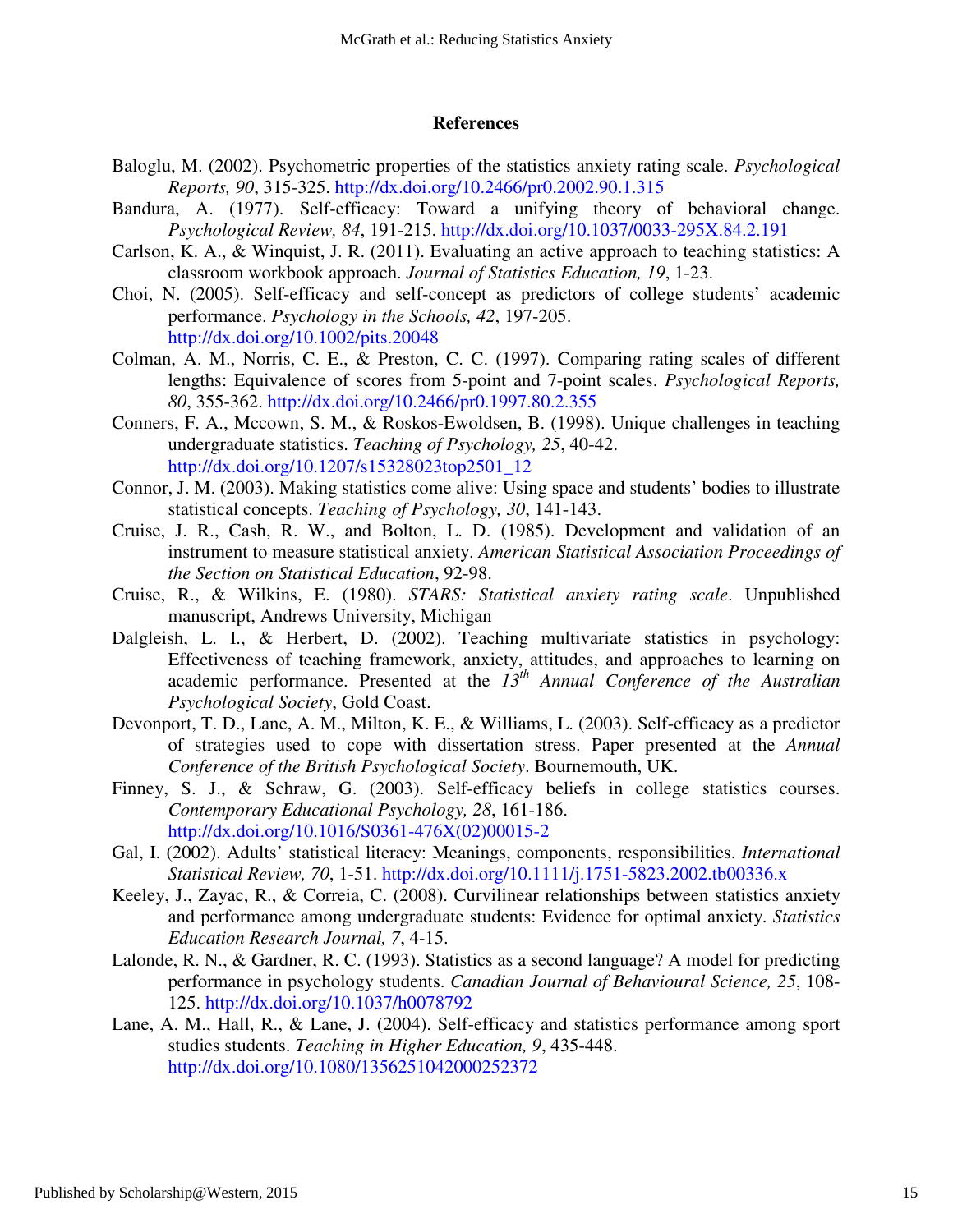- Lesser, L. M., & Pearl, D. K. (2008). Functional fun in statistics teaching: Resources, research and recommendations. *Journal of Statistics Education, 16*, 1-10.
- Nasser, F. (1999). Prediction of statistics achievement. Proceedings of the *International Statistical Institute 52nd Conference, Helsinki, Finland, 3*, 7-8.
- Neumann, D. L., Hood, M., & Neumann, M. M. (2009). Statistics? You must be joking: The application and evaluation of humor when teaching statistics. *Journal of Statistics Education, 17,* 1-16.
- Onwuegbuzie, A. J. (1997). Writing a research proposal: The role of library anxiety, statistics anxiety, and composition anxiety. *Library and Information Science Research, 19*, 5-33. http://dx.doi.org/10.1016/S0740-8188(97)90003-7
- Onwuegbuzie, A. J. (2000). Statistics anxiety and the role of self-perception. *Journal of Educational Research, 93*, 323-335. http://dx.doi.org/10.1080/00220670009598724
- Onwuegbuzie, A. J. (2004). Academic procrastination and statistics anxiety. *Assessment & Evaluation in Higher Education*, *29*, 3-19. http://dx.doi.org/10.1080/0260293042000160384
- Onwuegbuzie, A. J., & Daley, C. E. (1999). Perfectionism and statistics anxiety. *Personality and Individual Differences, 26*, 1089-1102. http://dx.doi.org/10.1016/S0191-8869(98)00214-1
- Onwuegbuzie, A. J., Daros, D., & Ryan, J. (1997). The components of statistics anxiety: A phenomenological study. Foc*us on Learning Problems in Mathematics, 19*, 11-35.
- Onwuegbuzie, A. J., & Wilson, V. A. (2003). Statistics anxiety: Nature, etiology, antecedents, effects, and treatments – a comprehensive review of the literature. *Teaching in Higher Education, 8*, 195-209. http://dx.doi.org/10.1080/1356251032000052447
- Pajares, F., & Kranzler, J. (1995). Self-efficacy beliefs and general mental ability in mathematical problem-solving. *Contemporary Educational Psychology, 20*, 426-443. http://dx.doi.org/10.1006/ceps.1995.1029
- Pajares, F., & Miller, M. D. (1995). Mathematics self-efficacy beliefs and math outcomes: The need for specificity in assessment. *Journal of Counselling Psychology, 42*, 190-198. http://dx.doi.org/10.1037/0022-0167.42.2.190
- Pan, W., & Tang, M. (2004). Examining the effectiveness of innovative instructional methods on reducing statistics anxiety for graduate students in the social sciences. *Journal of Instructional Psychology, 31*, 149-159.
- Pell, G. (2005). Use and misuse of Likert scales. *Medical Education, 39*, 970. http://dx.doi.org/10.1111/j.1365-2929.2005.02237.x
- Perepiczka, M., Chandler, N., & Becerra, M. (2011). Relationship between graduate students' statistics self-efficacy, statistics anxiety, attitude toward statistics, and social support. *The Professional Counselor: Research and Practice, 1*, 99-108. http://dx.doi.org/10.15241/mpa.1.2.99
- Perkins, D. V., & Saris, R. N. (2001). A "jigsaw classroom" technique for undergraduate statistics courses. *Teaching of Psychology, 28,* 111-113. http://dx.doi.org/10.1207/S15328023TOP2802\_09
- Radke-Sharpe, N. (1991). Writing as a component of statistics education. *American Statistician, 45,* 292-293.
- Segrist, D. J., & Pawlow, L. A. (2007). The mixer: Introducing the concept of factor analysis. *Teaching of Psychology, 34*, 121-123. http://dx.doi.org/10.1080/00986280701293222
- Tabachnick, B. G., & Fidell, L. S. (2007). Using multivariate statistics (5<sup>th</sup> ed.). Toronto: Pearson Education.